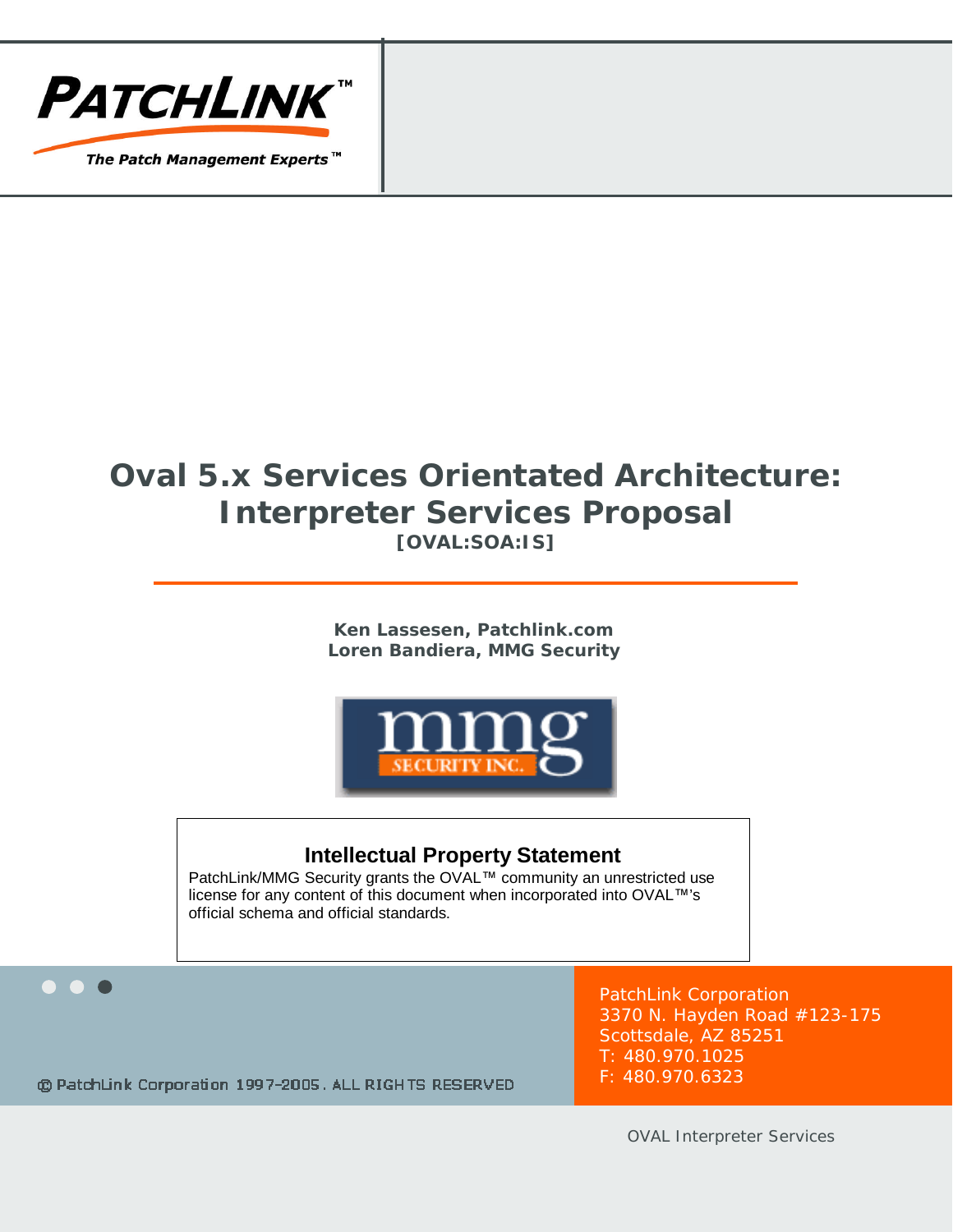# 1. Table of Contents

# 1.1 RSA Expo OVAL Demonstration 2007

PatchLink and MMGSecurity have implemented the interface described in this document and plan to demonstrate it (with any other implementers who conform to this interface) at this conference. If you wish to have access to the reference implementation, please email Ken.Lassesen@PatchLink.com or lorenb@mmgsecurity.com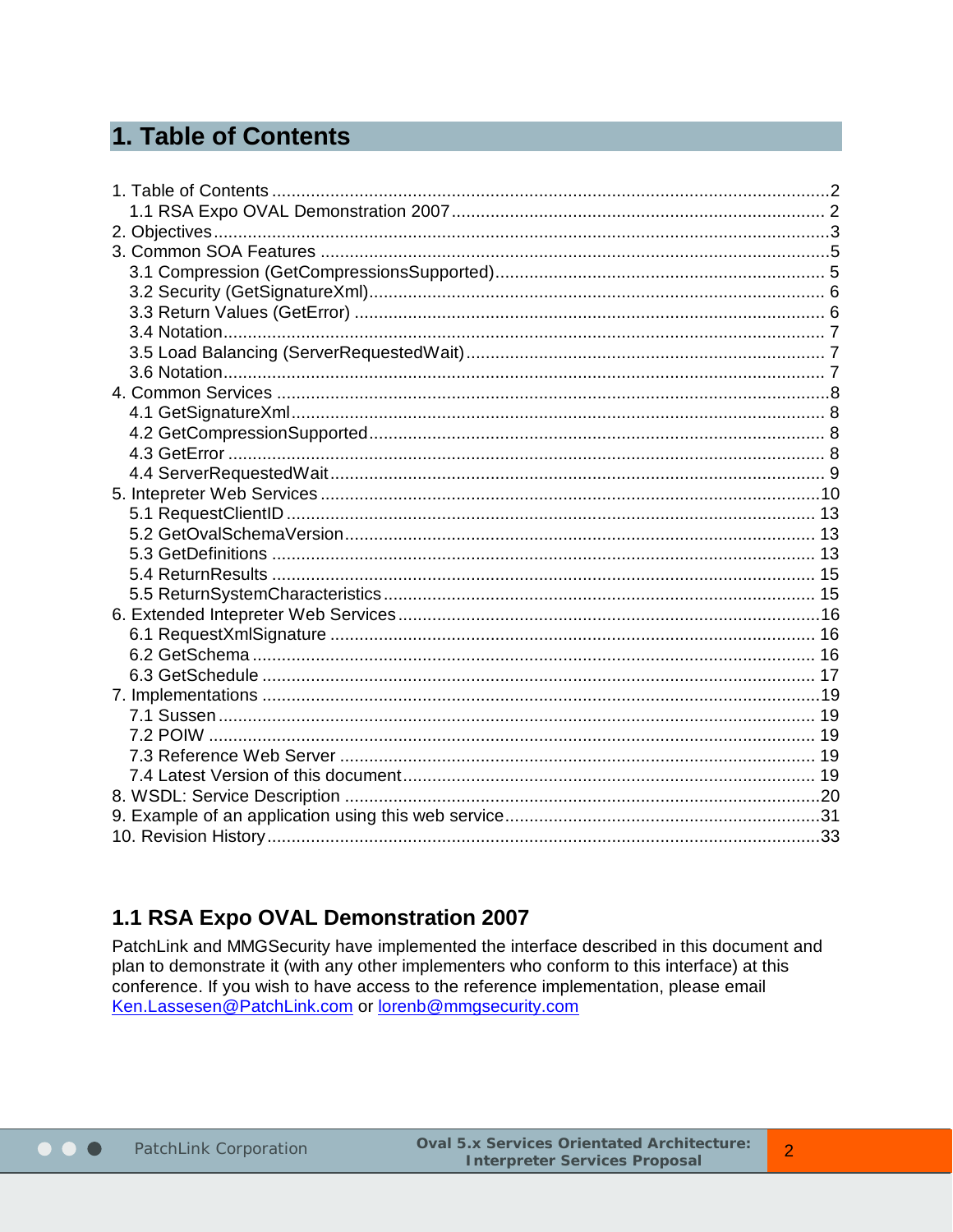# **2. Objectives**

PatchLink proposes a series of Service Orientated Architecture [SOA] implementations for inclusion into OVAL standards. The Services Orientated Architecture model is growing in popularity and has a host of benefits, including

- Longer life-span of components and systems
- Simpler system
- Lower costs of implementation
- In philosophical alignment with the standards movement.

Purposes of these SOA proposals include:

- Encourage co-operative development and interoperability between vendor products.
- Encourage easy cross validation of results from different vendor products to improve the quality of all products.
	- $\circ$  Improve the ability for Mitre to be able to certify systems in more aspects.
- Encourage "best of breed" solutions by allowing users to mix and match due to an open plug-and-play architecture.
- Encourage "nitch" vendors to excel in their expertise instead of being force to invest heavily in a broad solution across the entire solution space.
	- o Reduce the cost of a nitch vendor to enter the market
	- o Increase the marketing opportunity for nitch vendors

#### **Example**:

A nitch vendor who has great expertise with various Apple OS's may develop an excellent OVAL Intrepreter. If this interpreter conforms to the SOA Client implementation then this vendor does not need to produce a complete OVAL system, instead, they can sell their interpreter to customers directly and / or to other vendors for inclusion in their packages. The larger vendors receive the benefit of reduced capital costs and a component that is likely superior to what they could have produced.

This document arose from a partnering with MMG Security and addresses the Intrepreter Implementation [SOA Intrepreter], that is the communications between between a host based client [CLIENT] and a data distribution and collection server [SERVER].. Other implementations in this SOA include:

- SOA Data Service aggregation and detail interface allowing GUI systems to display data **[OVAL:SOA:DS]**
- SOA Remedy Service an interface that allows remedies (such as those described in PatchLink Remedy Proposals) to be implemented at clients. **[OVAL:SOA:RS]**
- SOA Consolidation Service an interface to a consolidating repository. Allows new definitions to be retrieved, problems reported and updated definitions delivered.**[OVAL:SOA:PS]**

The authors' personal hope is that this approach would shift the participants in the community in a co-operative direction instead of competitive with *winner take all*. The author believes that dominance of a single vendor in this area will increase the security risk to the national's agencies and corporations.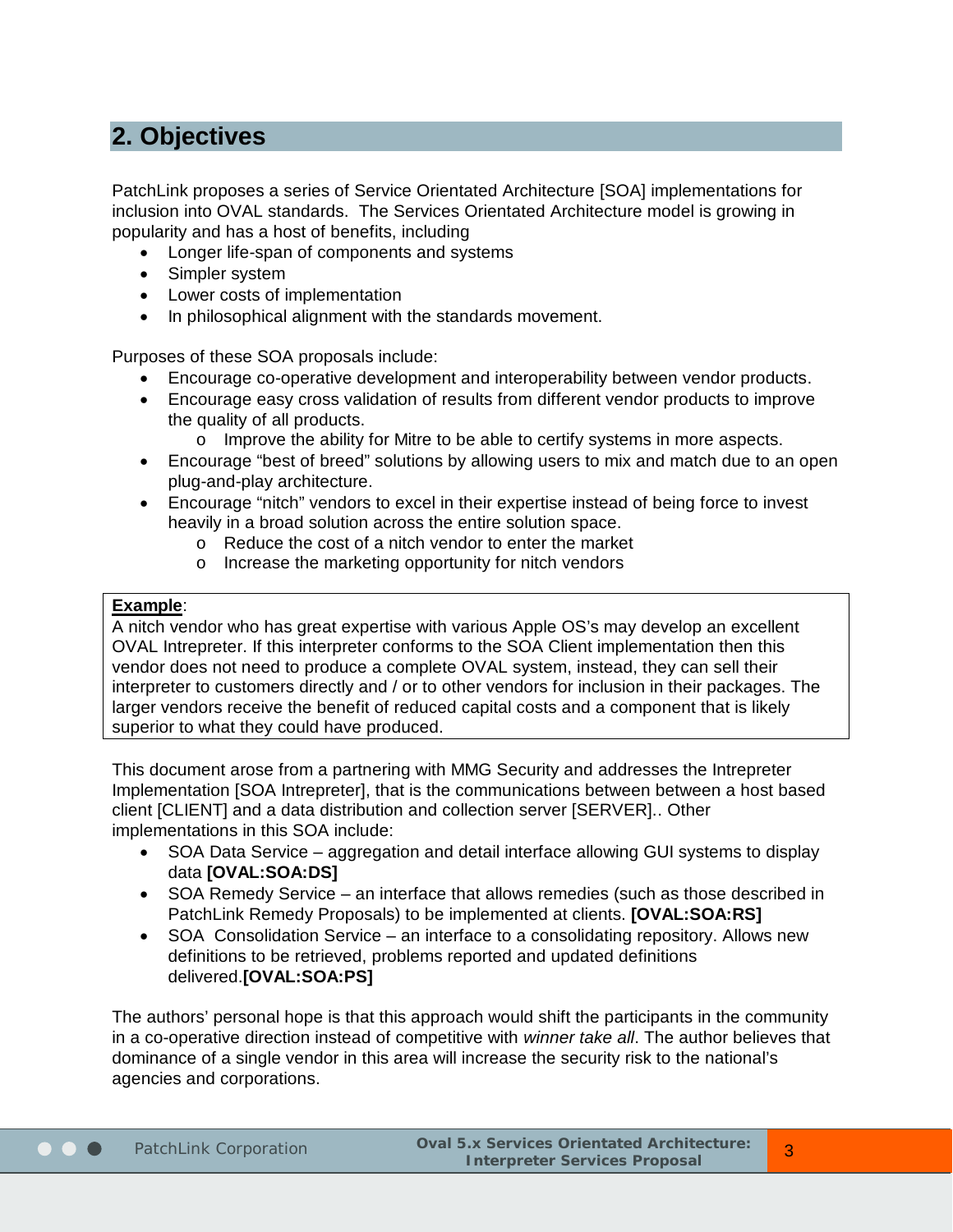Ken.Lassesen@patchlink.com or lorenb@mmgsecurity.com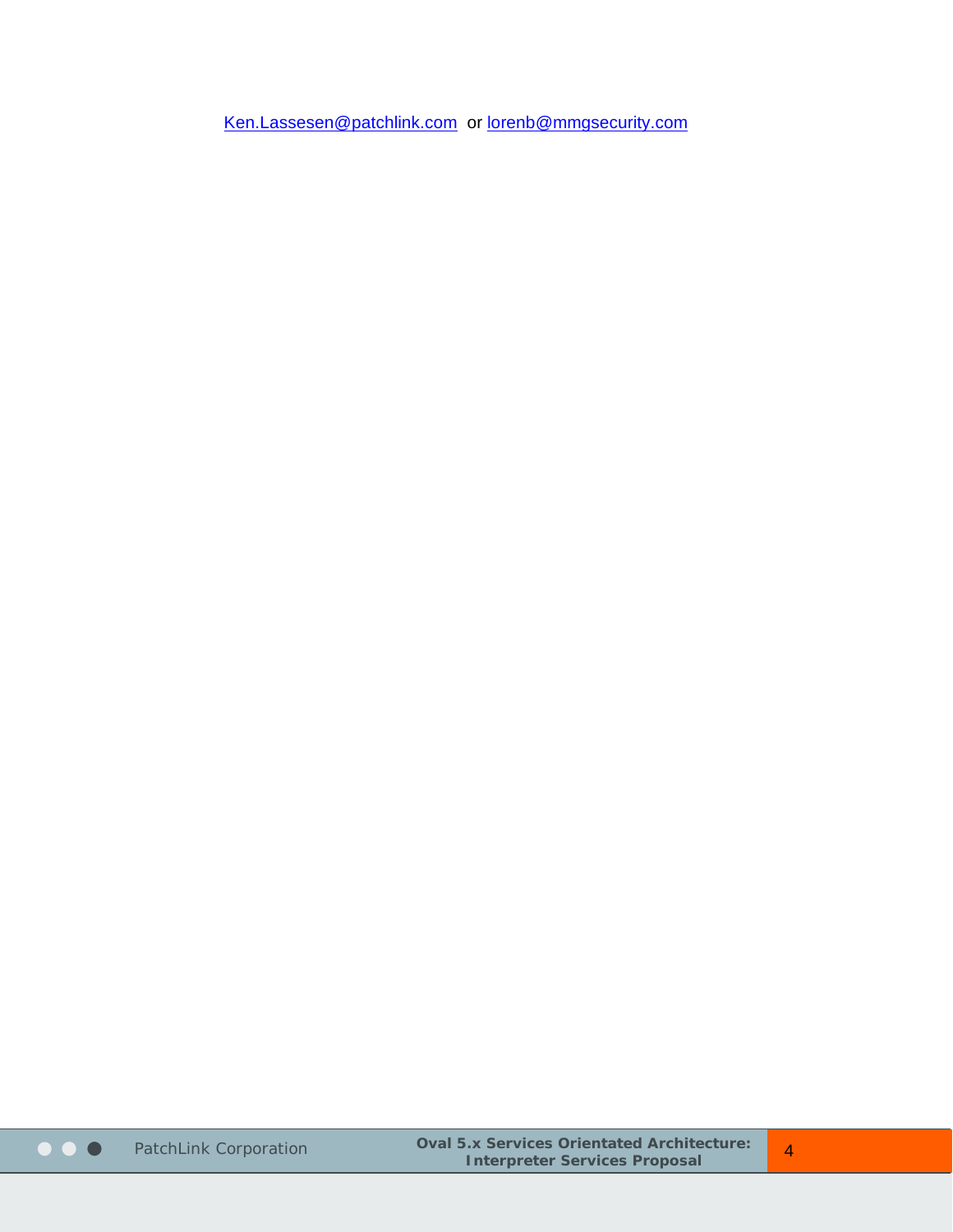# **3. Common SOA Features**

The following are methods desirable to have in each service offering.

#### **Figure 1 Common WebServices**

- · GetCompressionSupported Returns the forms of compression supported.
- GetError Returns a textual message for an error code/ These will vary between vendor except that 0 means success.
- GetSignatureXml Returns the public XML Signature used to sign definitions.xml.
- ServerRequestedWait Returns the number of seconds that the server is requesting the client to wait inorder to do load balancing, etc

All of these may be implemented with only a stub/constant response (shown below). If the service does not support the method, then the value show should be assumed.

- GetCompressionsSupported. Return "none"
- GetError: "No Information Available"
- GetSignatureXml: null
- ServerRequestedWait: Zero (0) Seconds no wait.

#### **3.1 Compression (GetCompressionsSupported)**

Data compression is a desired characteristic for all SOA that allows good performance on low bandwidth connections. For illustration, compression with ZIP was done with the results shown

| <b>File</b>               | <b>Percentage Reduction</b> |
|---------------------------|-----------------------------|
| Definition.xml            | 91%                         |
| Results.xml               | 93%                         |
| System-Characteristic.xml | 93%                         |

The following compression types are recommended to be supported as a minimum set:

- $\bullet$  "tar" typically for classic UNIX
- $\bullet$  "zip" typically for Windows
- "bzip2" typically for RedHat
- $\bullet$  "tgz" a tar with gzip, a.k.a. "tarball"
- "gzip" -

In the APIs below this is represented by the parameter name "compressionType". Compression applies to all data with a byte[] data type.

If a compression is specified, all byte[] sent to the server must be compressed using the specified compression, which will also be the compression any byte[] will be return in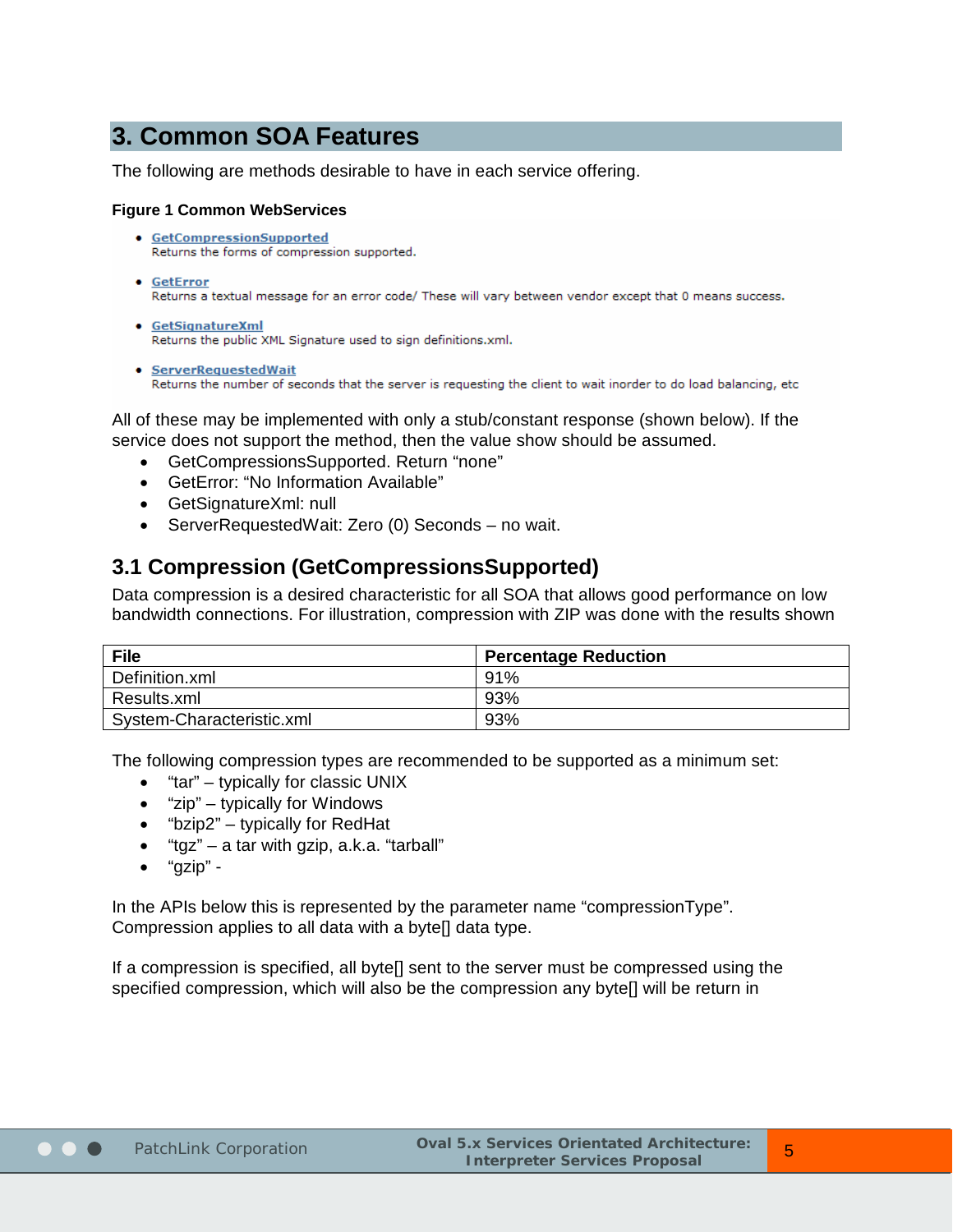# **3.2 Security (GetSignatureXml)**

It is recommended that all critical files include xml signatures. It is suggested that the physical name of the public key file follow the reverse domain naming practice of the web site that the service is on.

Example:

- http://oval.mitre.org/reference/webservice.asmx --> org.mitre.oval.signature.xml
- http://oval.lassesen.com/demo/webservice.asmx --> com.lassesen.oval.signature.xml

The advantage of keys over a seperate MD5 value is that once the initial communications has been established, there is never a need to re-request the key. With a MD5 there is a need to request it on every file. Such requests are a security vulernability because both the definitions file and the MD5 can be intercepted and replaced. Additionally, because http requests are stateless both the MD5 and the data must be returned in the same request. A signature file may be delivered through https:, included in the installation package or by hand to eliminate the risk of intercept and replace. This approach allows plain http to be used for transmitting definitions. There is no need to encrypt the definitions (which can be counter productive for compression).

## **3.3 Return Values (GetError)**

Most calls return an integer value. These values may vary from vendor to vendor according to their implementations. The values between 1000 and -1000 are reserved to the specification. A negative number indicates a failure, a positive number indicates a warning (i.e. the data did not validate against the schema but there was some data that could be processed successfully).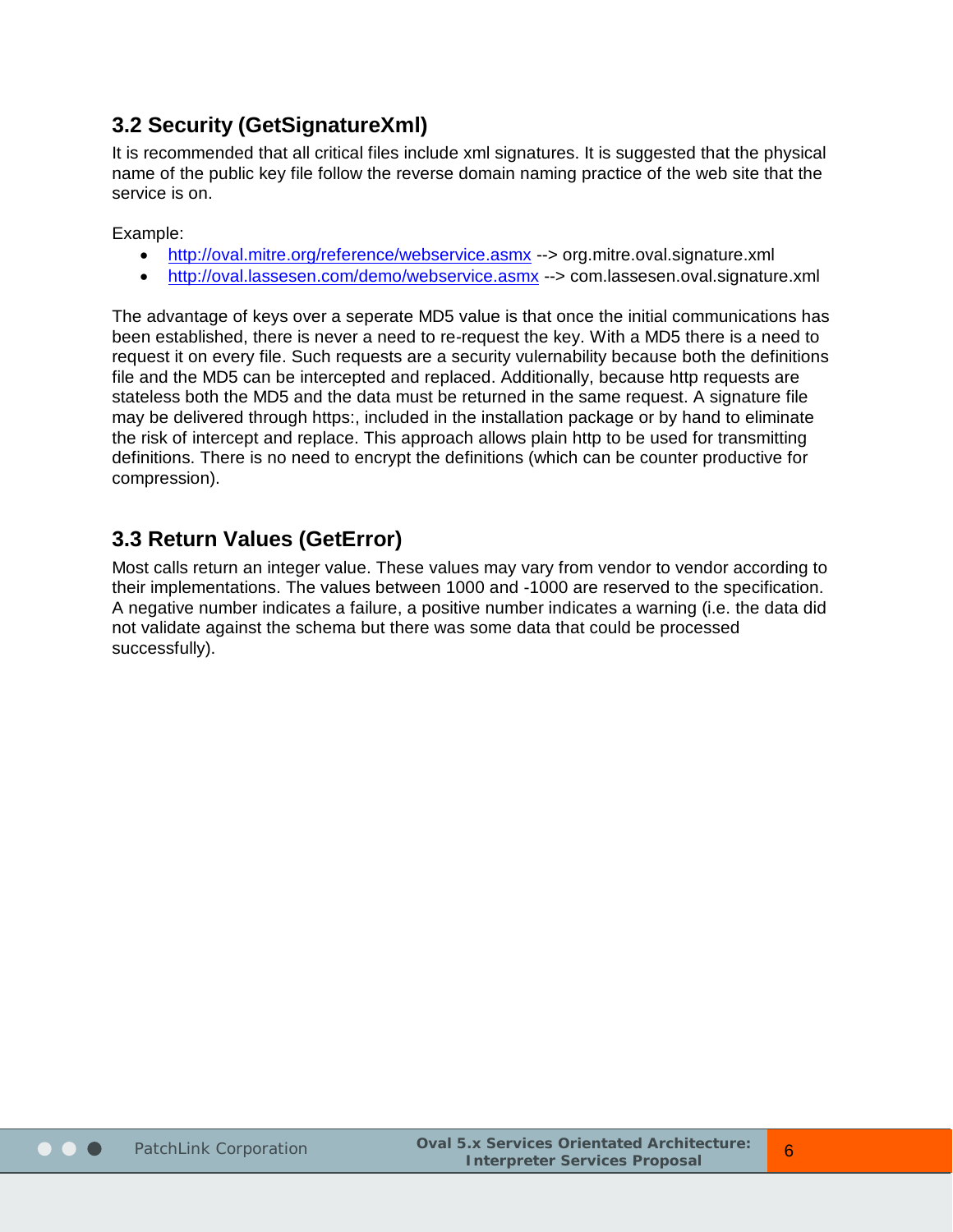| <b>Value</b>   | TAMIG TIRGSGI VGU IRGLUITI VAIUGS<br><b>Meaning</b>                      |
|----------------|--------------------------------------------------------------------------|
| $-8$           | Method does not support the OVAL Schema version specified                |
|                |                                                                          |
| $-7$           | Compression format requested does not support entries. Entry support is  |
|                | required for this method.                                                |
| -6             | Data does not contain OVAL Schema version                                |
| $-5$           | File Permissions Problems on Server                                      |
| $-4$           | Unexpected fatal error                                                   |
| $-3$           | Decompression failed                                                     |
| $-2$           | Failed to match schema - no processing occurred                          |
| $-1$           | Not valid XML                                                            |
| $\overline{0}$ | <b>Success</b>                                                           |
|                | Function is stubbed at the moment. Assume success                        |
| $\overline{2}$ | Failed to match schema -processing occurred and data was found           |
| 3              | Success - but no data was changed. Data may have already been sent or is |
|                | stale.                                                                   |

#### **Table 1 Reserved Return Values**

A verbose description of any errors may be obtained from **GetError**

#### **3.4 Notation**

| <b>Notation</b> | <b>Description</b>                                 |
|-----------------|----------------------------------------------------|
| <name></name>   | Indicates a concept that is stored as a node       |
| @name           | Indicates a concept that is stored as an attribute |
| WebMethod       | Indicates a web method call.                       |

• The plain English meaning of the error code may be obtained.

### **3.5 Load Balancing (ServerRequestedWait)**

Servers do not have unlimited resources and when available resources are exceeded may hang, timeout or crash. To prevent this, the ServerRequestedWait may be used to tell service clients to go away for a while and then come back.

#### **3.6 Notation**

| <b>Notation</b> | <b>Description</b>                                 |
|-----------------|----------------------------------------------------|
| <name></name>   | Indicates a concept that is stored as a node       |
| @name           | Indicates a concept that is stored as an attribute |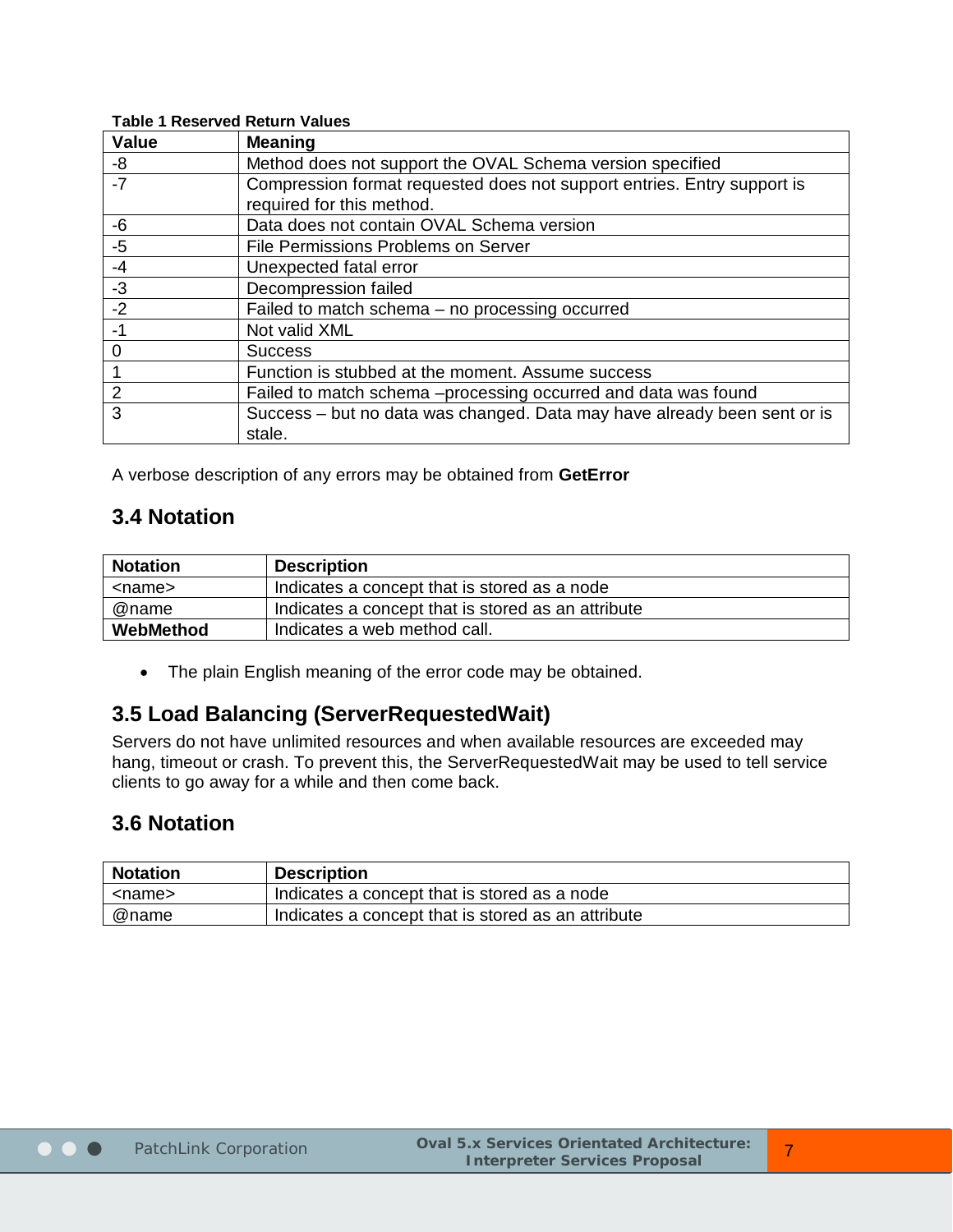# **4. Common Services**

### **4.1 GetSignatureXml**

This API returns the public (read) xml signature file for the web service/site. The vendor may elect to return an empty string if they do not intend to make the signature openly available (i.e. the signature may be available only by subscription).

```
public int GetSignatureXml(
      string compressionType,
      out byte[] data
)
```
Example:

```
<?xml version="1.0" encoding="utf-8" ?>
```
<string

```
xmlns="http://oval.mitre.org/"><RSAKeyValue><Modulus>02Lf2sIDpzpXxib9Nh
DYKGJEZZfmAaTfU5IoN9khlQysfUM2oeRJO/PsM6j6YAe0EuGZ+Hm6L4mDBIt9JOB
R3PHuvsP9YiECovchb2JOxTmIk9wHCRMyBWM/WiuVFwY0y+f25AIguqADt25C4K
QxGXr9paWmIUC454mI8fkDf1U=</Modulus><Exponent>AQAB</Exponent><P
>7KiX+P/3SAiQl/3M1qUkwZkGwpxYzPXM54idyk1vVB0FLvHW5bJaDwAZcn1MKzq
9fjg2h13eDIaEuLsYJSVbvQ==</P><Q>5KmHcD1nRipmhlkKnVAZL1J+egT9dyf4+
6K22y0UoYcut+m6lKb/qXD6fIiW6OvHB94VLTUTyiI2My2Zb5BfeQ==</Q><DP>a
xYSxmpUo7S0cQI4KTxK+ItdAryqdfwXfwFTnRIS+TW0fbyS6BcfJ0B9Q1AtIjaPPkk
Da5du/a306n5Ge7B+5Q==</DP><DQ>fGxXG1b+NCrsQNyArxsfqSVdVu4SMd1Z
WSuwDlFYcZCKdl7DPRIl+cBVPKBiZXmugnRw13mTPCEjlvOQEynfGQ==</DQ><In
verseQ>GySQNlmDUKAwQP/9YgzapTdOZPHGl3wajDmM0P82K06CiRq8lqugm+S4
2RhgjGxCIgAgdGp/9iWdnQHXL+m3MA==</InverseQ><D>jKy6SLzg7YM4Mphz3
m0rTQTIe8uwt9te/CDCPxhy7tw2Vk5Kp0ZjLlDQGjkUFqBJyF72tpNbwpMC7B1gNRB
LqUZ0tOAR9M7ZAYYOnTlzv0IlszuE1JBW60NzD5IFUWWutFnYMv5FQ0oZHlFo513a
jPLGm+aBXAZ7qRVlNjUKQ8E=</D></RSAKeyValue></string>
```
### **4.2 GetCompressionSupported**

This API returns a string containing the type of compression supported by the service. It is a semi-colon delimited list.

public string GetCompressionSupported()

Example of response:

```
<?xml version="1.0" encoding="utf-8" ?>
<string xmlns="http://oval.mitre.org/">none,bzip2,zip,gzip,tar</string>
```
### **4.3 GetError**

Returns a textual message for an error code/ These will vary between vendor except that 0 means success.

```
public string GetError(
      int errorcode
```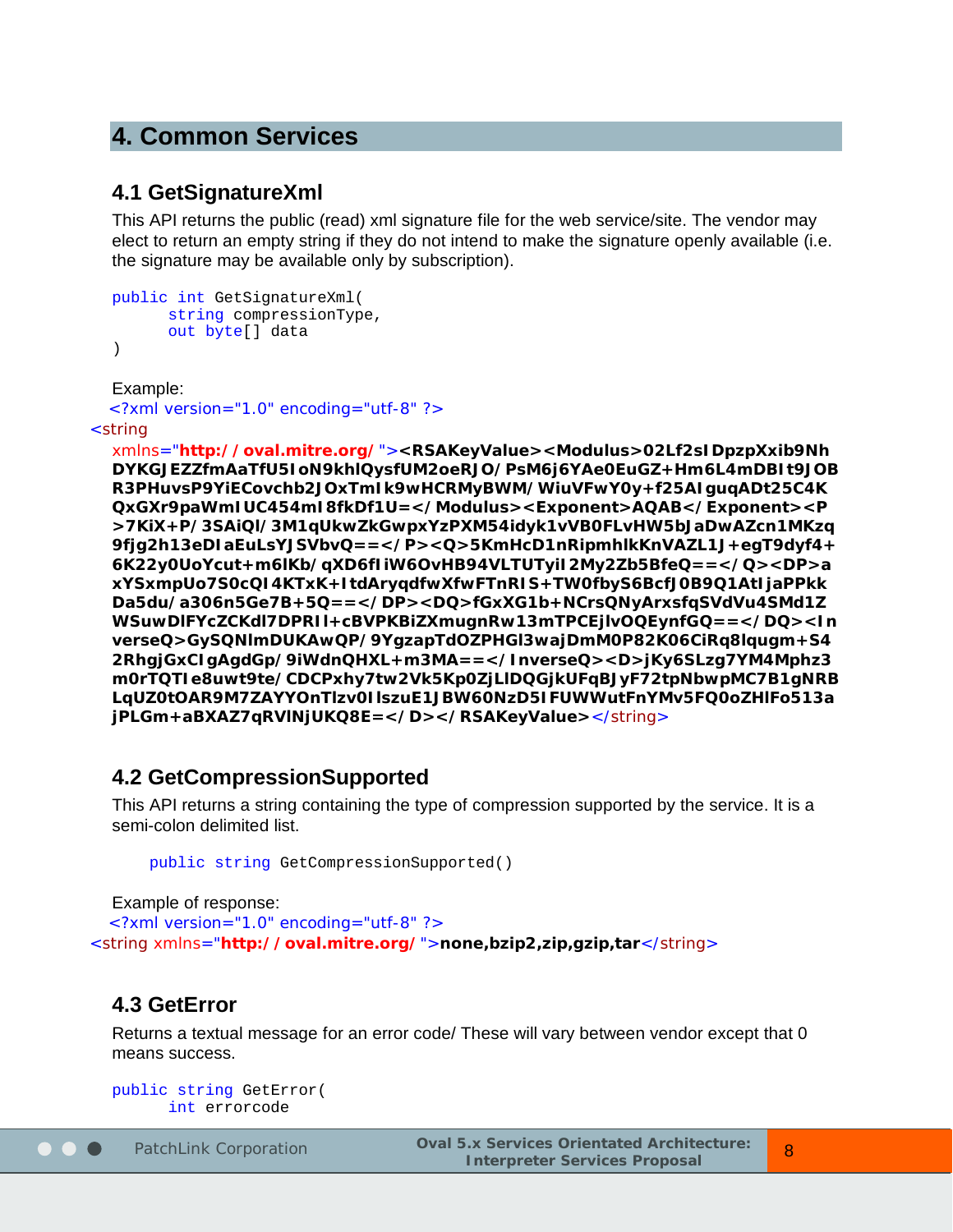```
Example:
  <?xml version="1.0" encoding="utf-8" ?>
<string xmlns="http://oval.mitre.org/">Success</string>
```
## **4.4 ServerRequestedWait**

Returns the number of seconds that the server is requesting the client to wait inorder to do load balancing, etc

```
public int ServerRequestedWait()
```
This allows a server to implement some form of load balancing by allowing it to request clients to not submit load imediately.

A value of zero or less means that the client may make requests or submit data immediately.

Example:

)

```
<?xml version="1.0" encoding="utf-8" ?>
<int xmlns="http://oval.mitre.org/">0</int>
```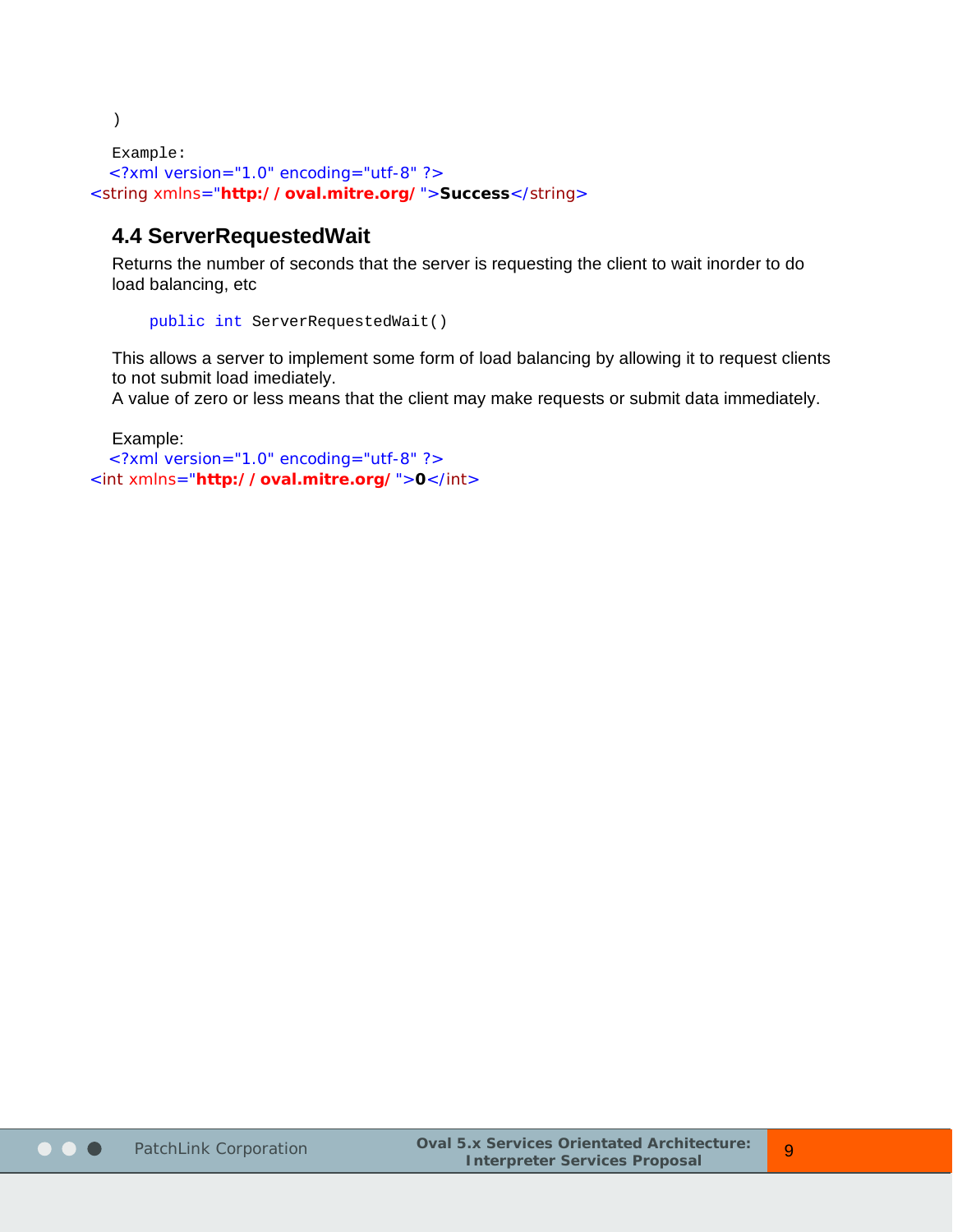# **5. Intepreter Web Services**

The Interpreter web services deals with passing information to and from the OVAL Interpreter [OI] installed on the client PC. The client-side consumer of these services may be built into the OI (internal consumer, for example Sussen<sup>1</sup>) or may be a stand-alone component (external consumer, for example POIW<sup>2</sup>) that invokes the OI, for example by spawning using command line arguments.

All OI with a built in consumer should continue to support command line arguments. It is recommended that a standard for command line arguments be also included in the OVAL specification to facilitate inter-operability.

#### **Figure 2 Example of Services produced by an IIS Server**

## **InterpreterServices**

The following operations are supported. For a formal definition, please review the Service Description.

- GetCompressionSupported Returns the forms of compression supported.
- GetDefinitions Returns Xml Definition for the client. systemInfo must be sent with the same compression. The definitions should be digitially signed.
- GetError Returns a textual message for an error code/ These will vary between vendor except that 0 means success.
- · GetOvalSchemaVersion Returns the OVAL Schema Version that the web service is using. The Schema files must be available for download.
- GetSchedule Returns the scheduling parameters (Time of day to run, hours between runs)
- · GetSchema Get the Schemas(XSD) used by the current Schema Version
- GetSignatureXml Returns the public XML Signature used to sign definitions.xml.
- RequestClientID Returns an identifcation node for this PC.
- · ReturnResults Allows results to be returned to server from the client
- · ReturnSystemCharacteristics Allows system characteristics to be returned to server from the client
- · ServerRequestedWait Returns the number of seconds that the server is requesting the client to wait inorder to do load balancing, etc

The following diagram illustrates a potential implementation scenario with this approach, the names used do not indicate that the firms have this capacity but are simply used for illustrations (this applies to all diagrams in this document):

<sup>&</sup>lt;sup>1</sup> http://dev.mmgsecurity.com/projects/sussen/

<sup>&</sup>lt;sup>2</sup> POIW - PatchLink OVAL Interpreter Wrapper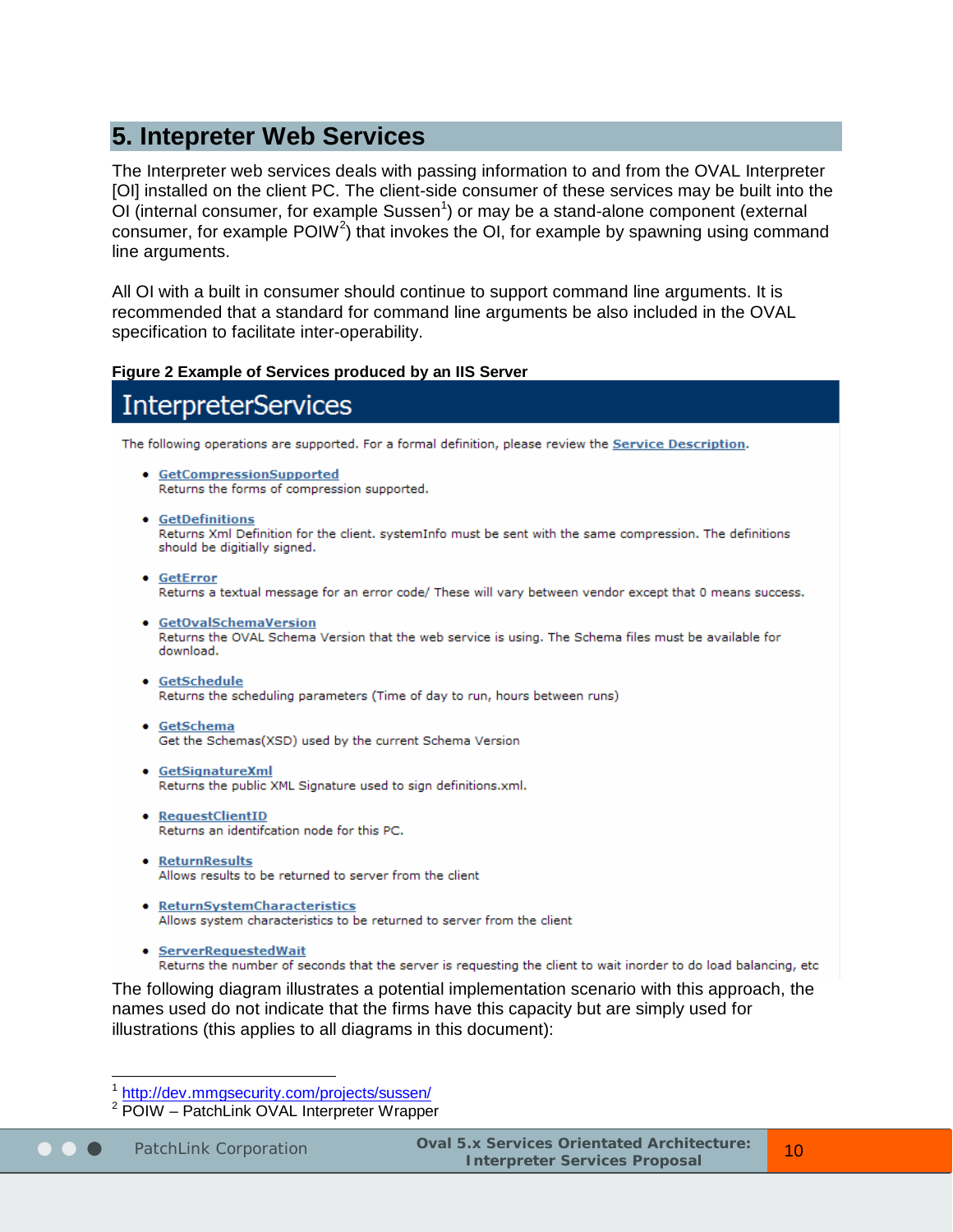

As you can see in the above diagram, it allows a diverse firm to be able to pick the best of breed for each environment they have. It also enables a smaller firm to remain competitive by not requiring them to produce components for every system. In short, it potentially reduces the cost of entry into OVAL by significantly reducing the overhead to do a marketable implementation (which could include  $3<sup>rd</sup>$  party components). It also opens the market for smaller (or new) vendors to become component makers.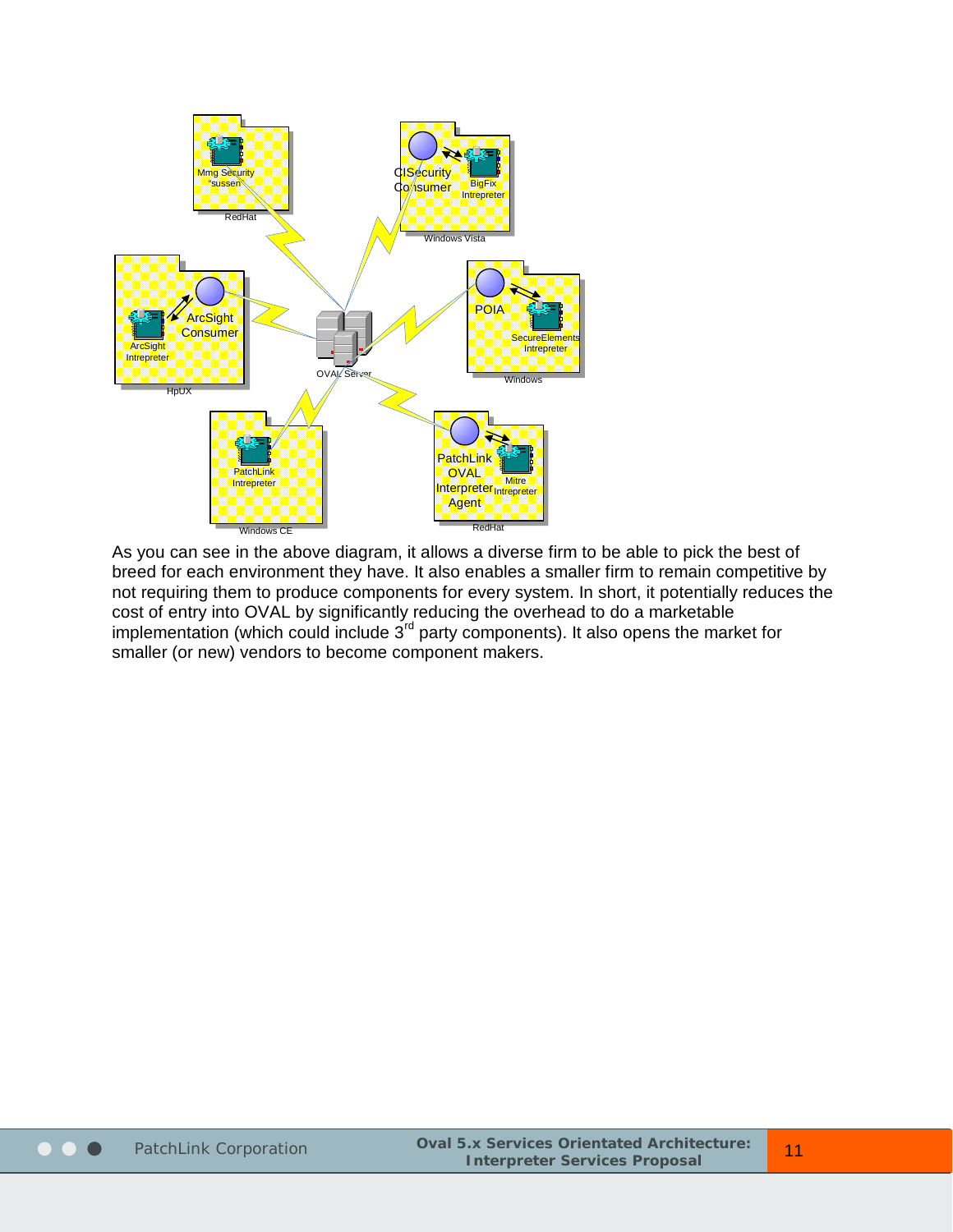$\bullet\bullet\bullet$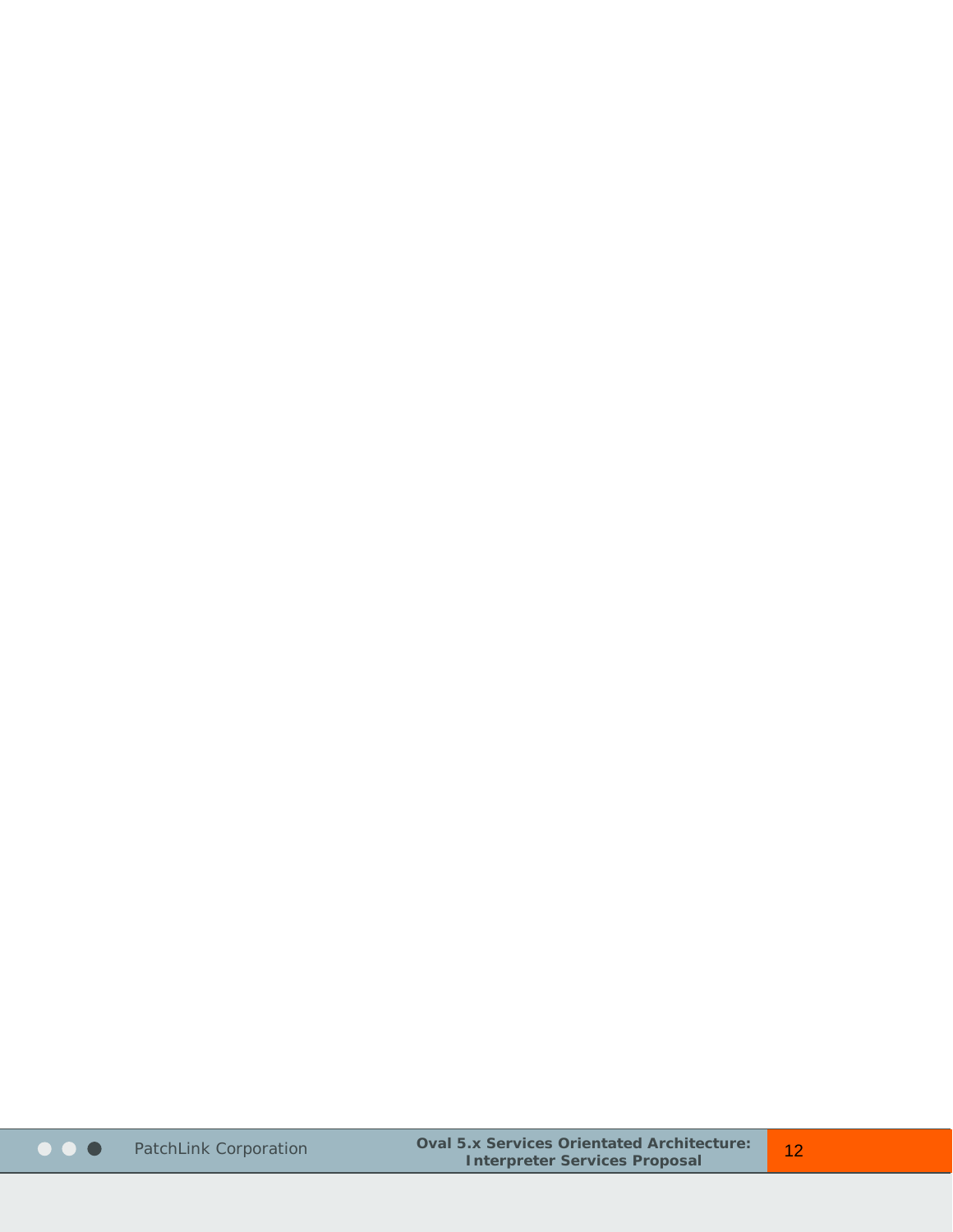# **5.1 RequestClientID**

This API allows a client to request a vendor specific id to uniquely identify it returns. The XML string return may be a <host indentifier> node which should be included in the system info sent to the browser.

The parameters sent is a single string (which may be empty) which may contain the <system\_info> node.

```
public int RequestClientID(
       string compressionType,
      byte[] systemInfo,
       out byte[] data
\left( \right)
```
#### **Parameters**

- system\_info: expected to match <system\_info>
	- o May be empty
	- o If it contains <**host\_identification>** from this service, it should return it and *not issue* a new identifier.

#### Example:

```
<?xml version="1.0" encoding="utf-8" ?>
<string xmlns="http://oval.mitre.org/"><host_identification
  url="LASSEPAD">a308cbd8-5b53-4f33-9801-
  65ab0a05637d</host_identification></string>
```
# **5.2 GetOvalSchemaVersion**

This API returns the OVAL Schema Version that the web service is using. If the client is not compatible with this version, then further communications should be terminated.

public string GetOvalSchemaVersion()

Example of response:

<?xml version="1.0" encoding="utf-8" ?> <string xmlns="**http://oval.mitre.org/**">**5.1**</string>

**Note:** that the server may require results and system-characteristics to be specified in this version. See Table 1 Reserved Return Values.

### **5.3 GetDefinitions**

This API returns a string containing a <definitions> node (with child nodes) that is to be evaluated by this client. An external consumer would typically write this to the definitions.xml file.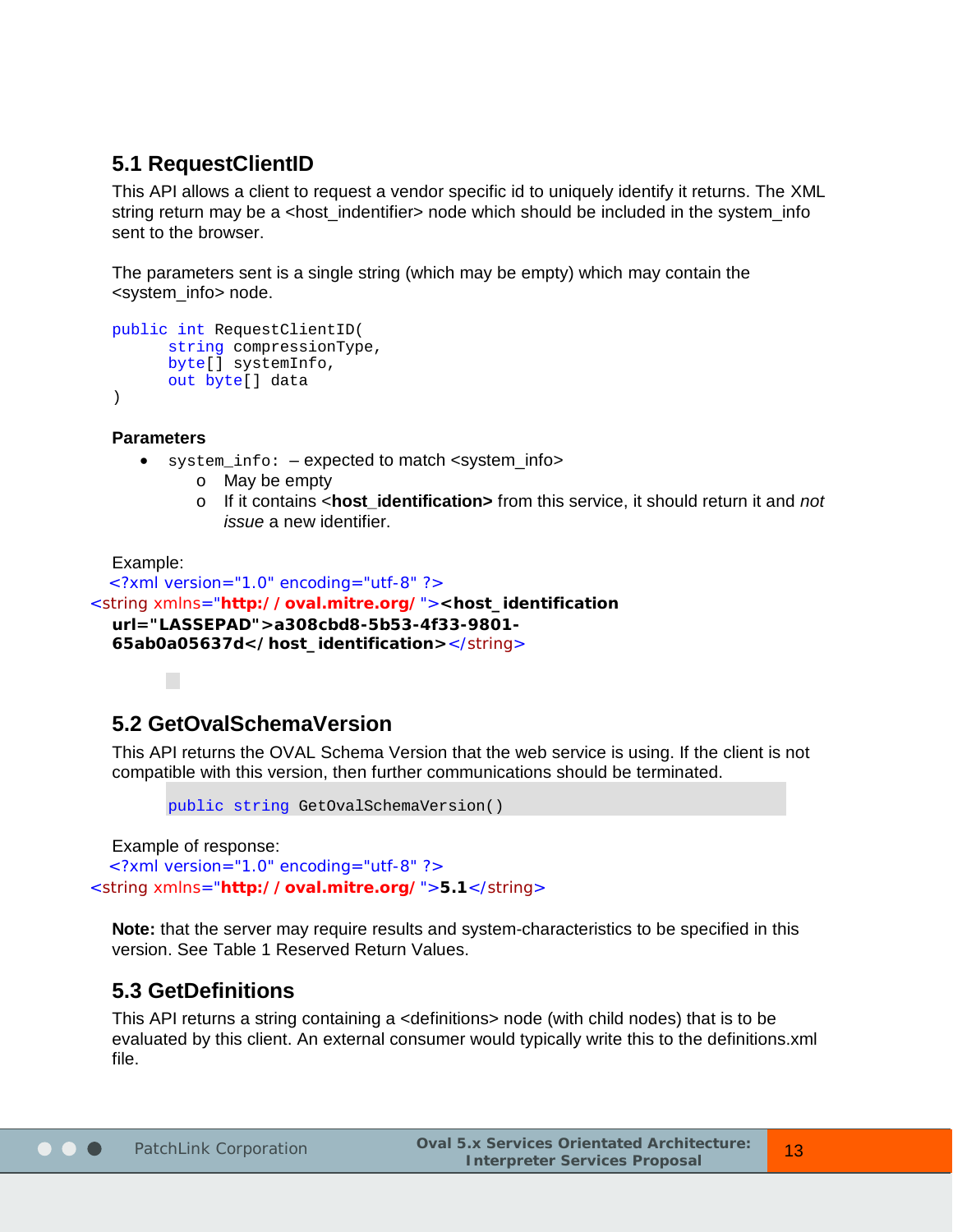The parameters sent is a single string which may be either the  $\leq$  system info > node or an <affected> node (without children) which indicates the class of client. It is assumed that the <affected> node would be sent initially and <system\_info> node will be subsequently sent.

**Comment**: This API can support the implementation of delta definitions (i.e. sending only new definitions, or definitions that need to be checked / confirmed). The use of deltas is a vendor choice.

```
public int GetDefinitions(
      string compressionType,
      string prefix,
      byte[] systemInfo,
      out byte[] data
)
```
#### **Parameters**

- $\bullet$  prefix String one of the values below:
	- o "hpux"
	- o "independent"
	- o "linux"
	- o "macos"
	- o "solaris"
	- "unix"
	- o "windows"
- system\_info matching <system\_info>
	- o May be empty
	- o If it contains <**host\_identification>** from this service, it should return it and *not issue* a new identifier.
- data definitions.xml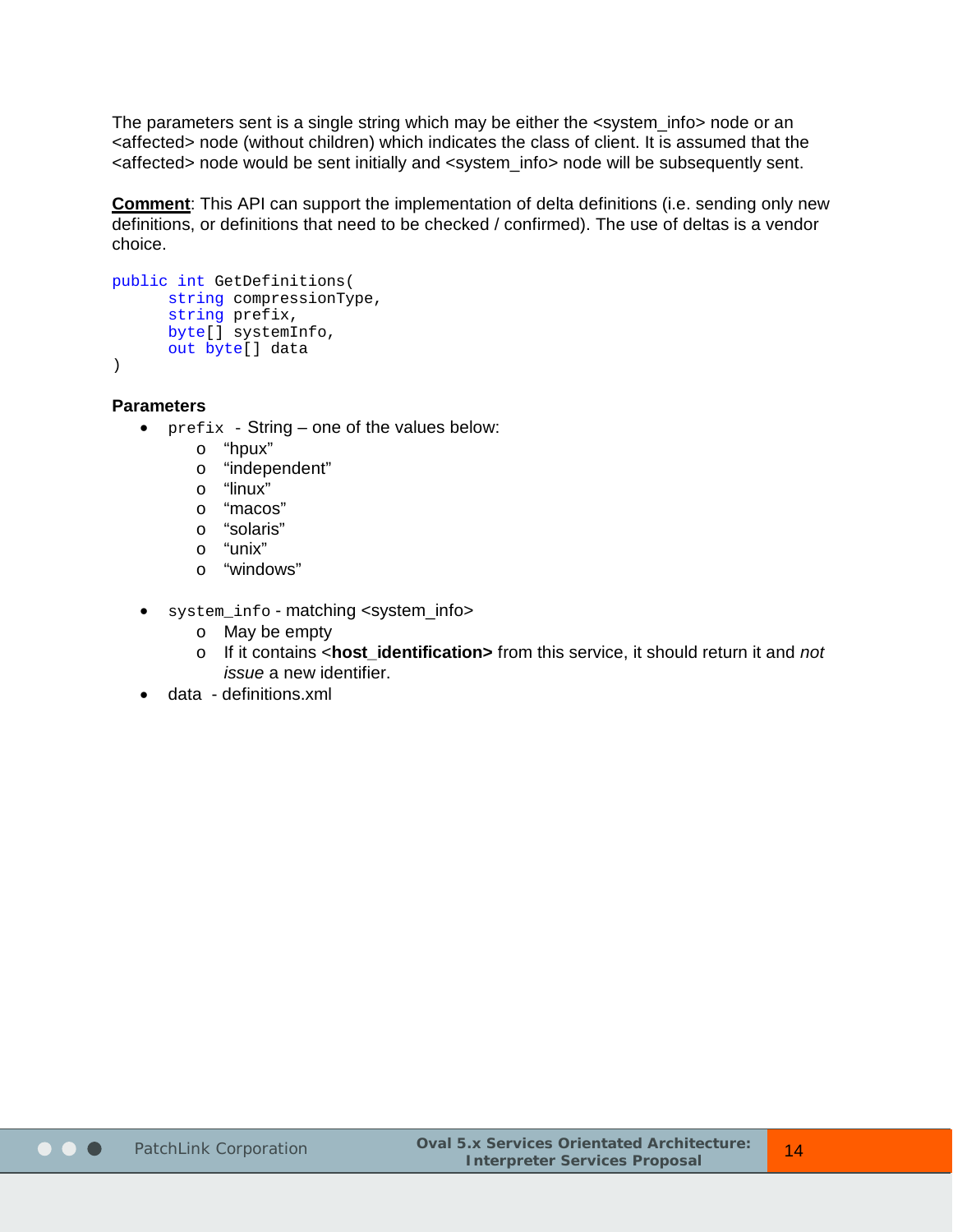## **5.4 ReturnResults**

This API allows a client to return the results.xml file to the server.

```
public int ReturnResults(
      string compressionType,
      byte[] systemInfo,
      byte[] data
)
```
The system\_info parameter may be null, in that case the <system\_info> in results should be used. A file "system info.xml" is suggested to allow system configuration to change while maintaining identity and independence from the specific interpreter implementation.

#### **Parameters**

• data - oval\_results -matching <oval\_results>

## **5.5 ReturnSystemCharacteristics**

This API allows a client to return the system-characteristics.xml file to the server.

The parameter is the contents of system-characteristics.xml are sent as a string.

```
public int ReturnSystemCharacteristics(
      string compressionType,
      byte[] systemInfo,
      byte[] data
)
```
#### **Parameters**

• data - matching <oval\_system\_characteristics>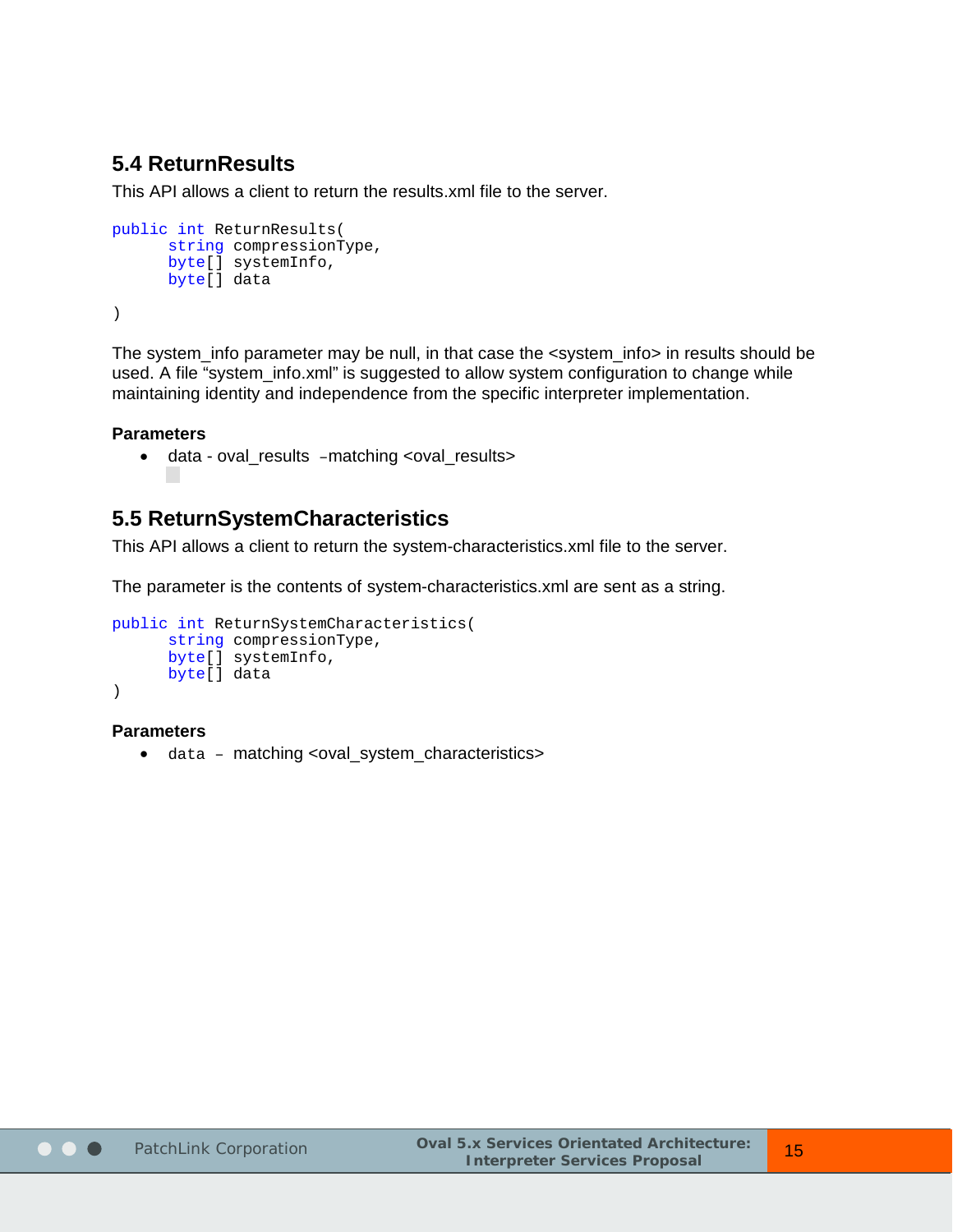# **6. Extended Intepreter Web Services**

The following web methods are extensions that may be available in some implementations. The purpose of these methods is to provide some standardization of possible client-server interactions.

## **6.1 RequestXmlSignature**

This API returns a signing key for the client to sign their upload files. Each client should be assigned a different key. The signing key should be protected on the client through encryption, etc. The server should retain the reading key and delete the signing key.

```
public int RequestSignatureXml(
      string compressionType,
      byte[] systemInfo,
      out byte[] data)
```
In a sensitive environment, the results should be signed to prevent men-in-the-middle attacks (for example, falsely reporting results so vulernabilities can continue to be exploited on clients).

## **6.2 GetSchema**

Returns in a format supporting multiple files(zip, tar) the collection of schema files associated with the current OVAL Schema Version.

```
public int GetSchema(
   string compressionType,
   out byte[] data)
```
The files contained in the collection should not include paths. If a server implements extensions to OVAL, this allows those extensions' schemas to be downloaded. Some clients validates the definitions prior to evaluations, this allows the validation to occur even though a test may be unknown.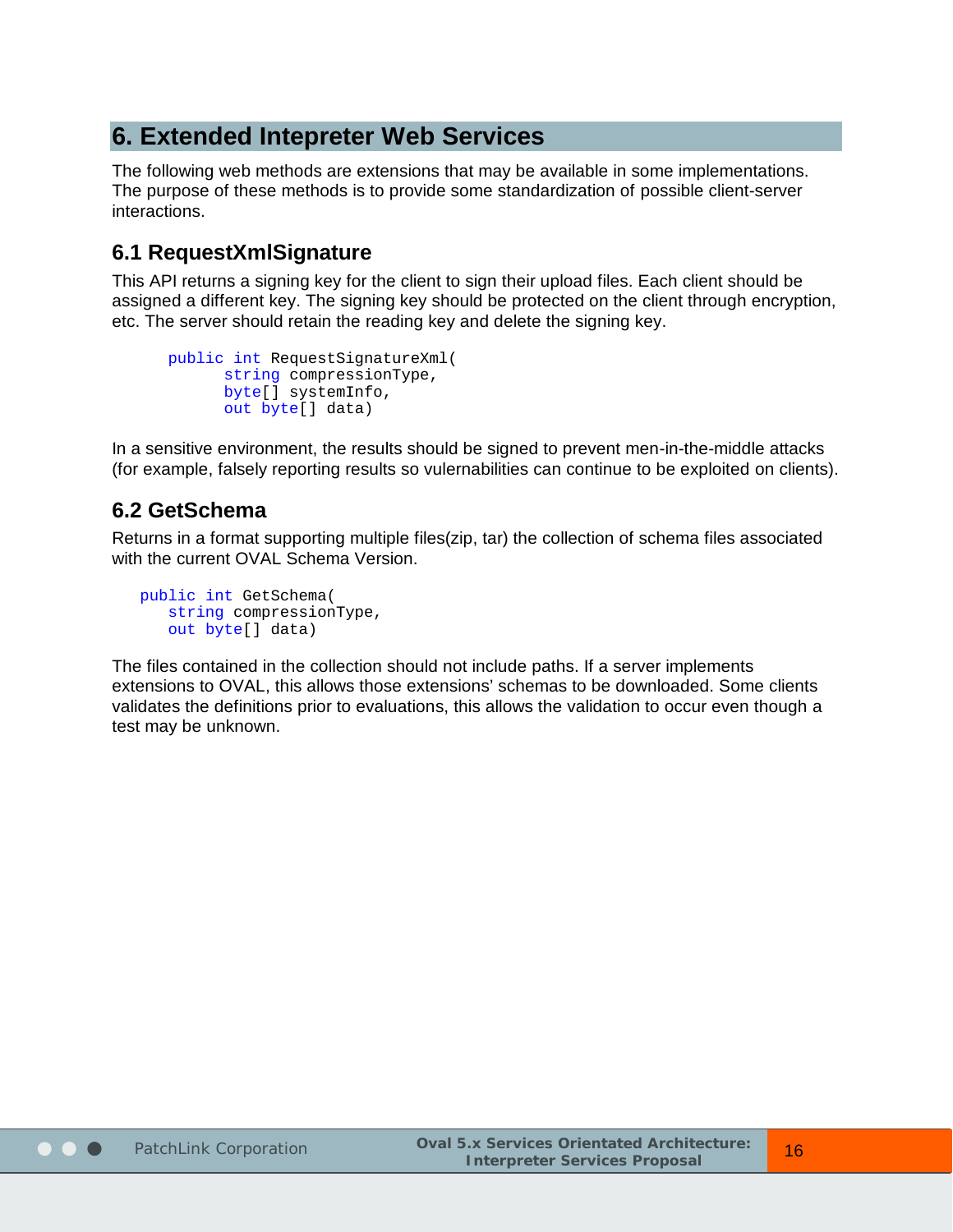| G StuffIt Deluxe - Schemas.Zip<br>Edit            |                     |                 |                           |                                                 |                                           |      |         |              | $ \Box$ $\times$ |
|---------------------------------------------------|---------------------|-----------------|---------------------------|-------------------------------------------------|-------------------------------------------|------|---------|--------------|------------------|
| Archive<br>File<br>New Archive<br>Open            | Expand<br>Add Files | View<br>Extract | Help<br>Tools<br>Make SEA | Folders                                         | Search                                    | Info | Catalog | Start Page   | View             |
| ArchiveInfo                                       |                     |                 | ×                         | ArchiveView - \                                 |                                           |      |         |              | m                |
|                                                   |                     |                 |                           | Name                                            |                                           |      |         | Size         |                  |
| <b>Actions</b>                                    |                     |                 | Ø                         | & apache-definitions-schema.xsd                 |                                           |      |         | 15 KB        |                  |
|                                                   |                     |                 |                           | & apache-system-characteristics-schema.xsd      |                                           |      |         | 8KB          |                  |
| <b>Archive Info</b>                               |                     |                 | $\hat{\mathbf{x}}$        | 품 freebsd-definitions-schema.xsd                |                                           |      |         | 13 KB        |                  |
|                                                   |                     |                 |                           | 禺                                               | freebsd-system-characteristics-schema.xsd |      |         | 7 KB         |                  |
| <b>Schemas.Zip</b>                                |                     |                 |                           | 圖 hpux-definitions-schema.xsd                   |                                           |      |         | <b>58 KB</b> |                  |
| Zip Archive                                       |                     |                 |                           | 품 hpux-system-characteristics-schema.xsd        |                                           |      |         | 34 KB        |                  |
| Date: 11/15/2006 5:08:01 PM                       |                     |                 |                           | & independent-definitions-schema.xsd            |                                           |      |         | 62 KB        |                  |
| Size: 152 KB                                      |                     |                 |                           | 品 independent-system-characteristics-schema.xsd |                                           |      |         | 18 KB        |                  |
| Number of Files: 26                               |                     |                 |                           | & ios-definitions-schema.xsd                    |                                           |      |         | 42 KB        |                  |
| Encrypted: No                                     |                     |                 |                           | & ios-system-characteristics-schema.xsd         |                                           |      |         | 19 KB        |                  |
| Read-only: No                                     |                     |                 |                           | 品 linux-definitions-schema.xsd                  |                                           |      |         |              |                  |
|                                                   |                     |                 |                           | 육 linux-system-characteristics-schema.xsd       |                                           |      |         | 27 KB        |                  |
|                                                   |                     |                 |                           | & macos-definitions-schema.xsd                  |                                           |      |         | 48 KB        |                  |
|                                                   |                     |                 |                           | R macos-system-characteristics-schema.xsd       |                                           |      |         | 26 KB        |                  |
|                                                   |                     |                 |                           | & oval-common-schema.xsd                        |                                           |      |         | 32 KB        |                  |
|                                                   |                     |                 |                           | & oval-definitions-schema, xsd                  |                                           |      |         | 79 KB        |                  |
|                                                   |                     |                 |                           | & oval-results-schema.xsd                       |                                           |      |         | 41 KB        |                  |
|                                                   |                     |                 |                           | & oval-system-characteristics-schema.xsd        |                                           |      |         | 30 KB        |                  |
|                                                   |                     |                 |                           | Roval-variables-schema.xsd                      |                                           |      |         | 6KB          |                  |
|                                                   |                     |                 |                           | & solaris-definitions-schema.xsd                |                                           |      |         | 24 KB        |                  |
|                                                   |                     |                 |                           | solaris-system-characteristics-schema.xsd       |                                           |      |         | 12 KB        |                  |
|                                                   |                     |                 |                           | & unix-definitions-schema.xsd                   |                                           |      |         | 143 KB       |                  |
|                                                   |                     |                 |                           | R unix-system-characteristics-schema.xsd        |                                           |      |         | 78 KB        |                  |
|                                                   |                     |                 |                           | & windows-definitions-schema.xsd                |                                           |      |         | 408 KB       |                  |
|                                                   |                     |                 |                           | 품 windows-system-characteristics-schema.xsd     |                                           |      |         | 214 KB       |                  |
|                                                   |                     |                 |                           | & xmldsig-core-schema.xsd                       |                                           |      |         | 11 KB        |                  |
|                                                   |                     |                 |                           | $\blacksquare$                                  |                                           |      |         |              |                  |
| L:\sussen\SOATest_IS\bin\Debug\Schemas.Zip opened |                     |                 |                           |                                                 |                                           |      |         |              | Ð                |

#### **Figure 3 Example of a Schema Zip file contents**

## **6.3 GetSchedule**

Returns in XML the schedule for when this client is to execute. There appear to be no existing standard for schedules and the following simple format is proposed.

```
public int GetSchedule(
      string compressionType,
      byte[] systemInfo,
      out int minHour,
      out int maxHour,
      out int intervalHour
      )
Examples:
```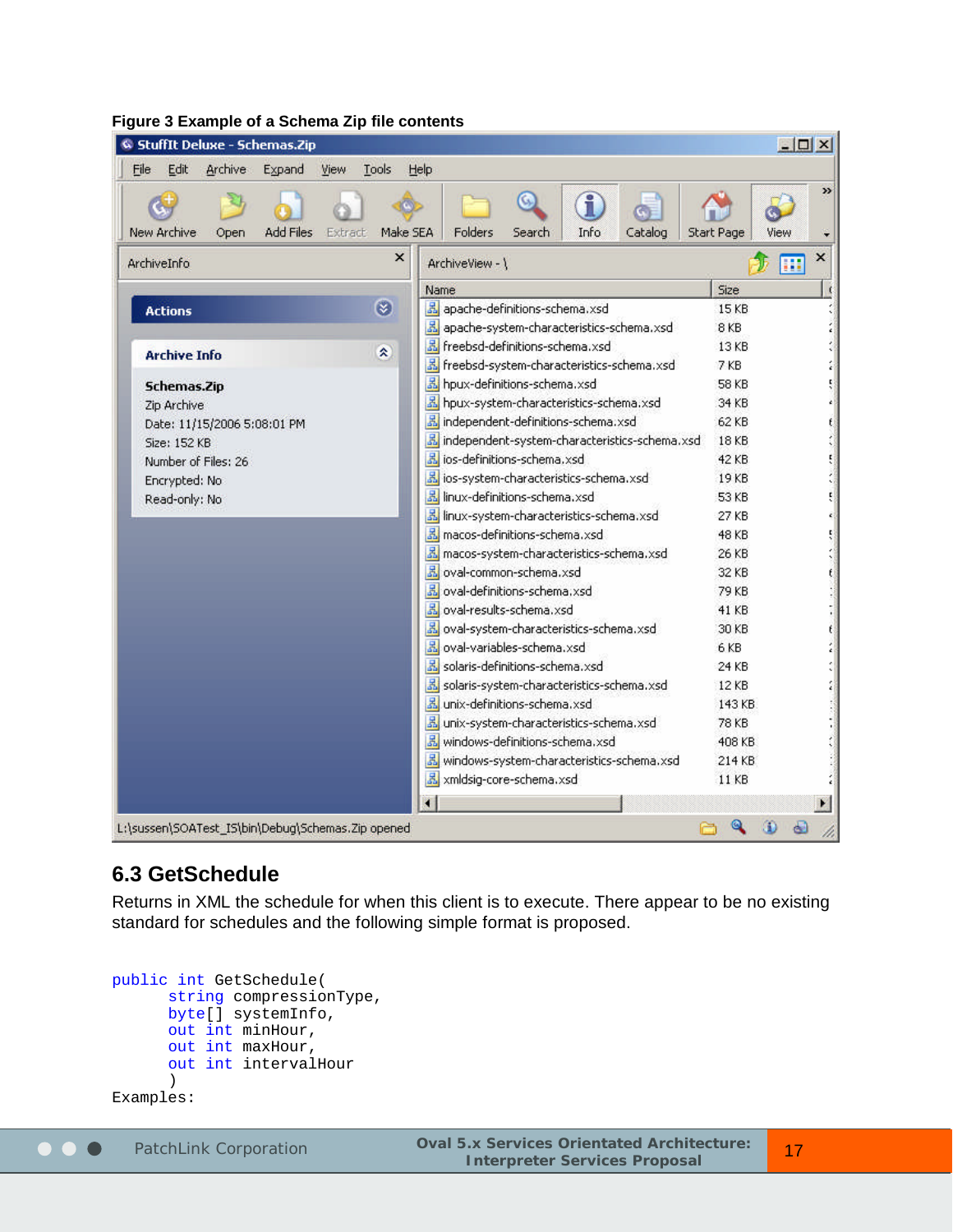| minHour | maxHour | IntervalHour   Description |                                       |
|---------|---------|----------------------------|---------------------------------------|
|         | 2.4     |                            | Every 6 hours                         |
| 18      |         | 18                         | Every 18 hours, between 6pm and 8am   |
|         | 2.4     | 23                         | Every 23 hrs between 6pm and midnight |
| 18      |         | 144                        | Every 7 days between 6pm and midnight |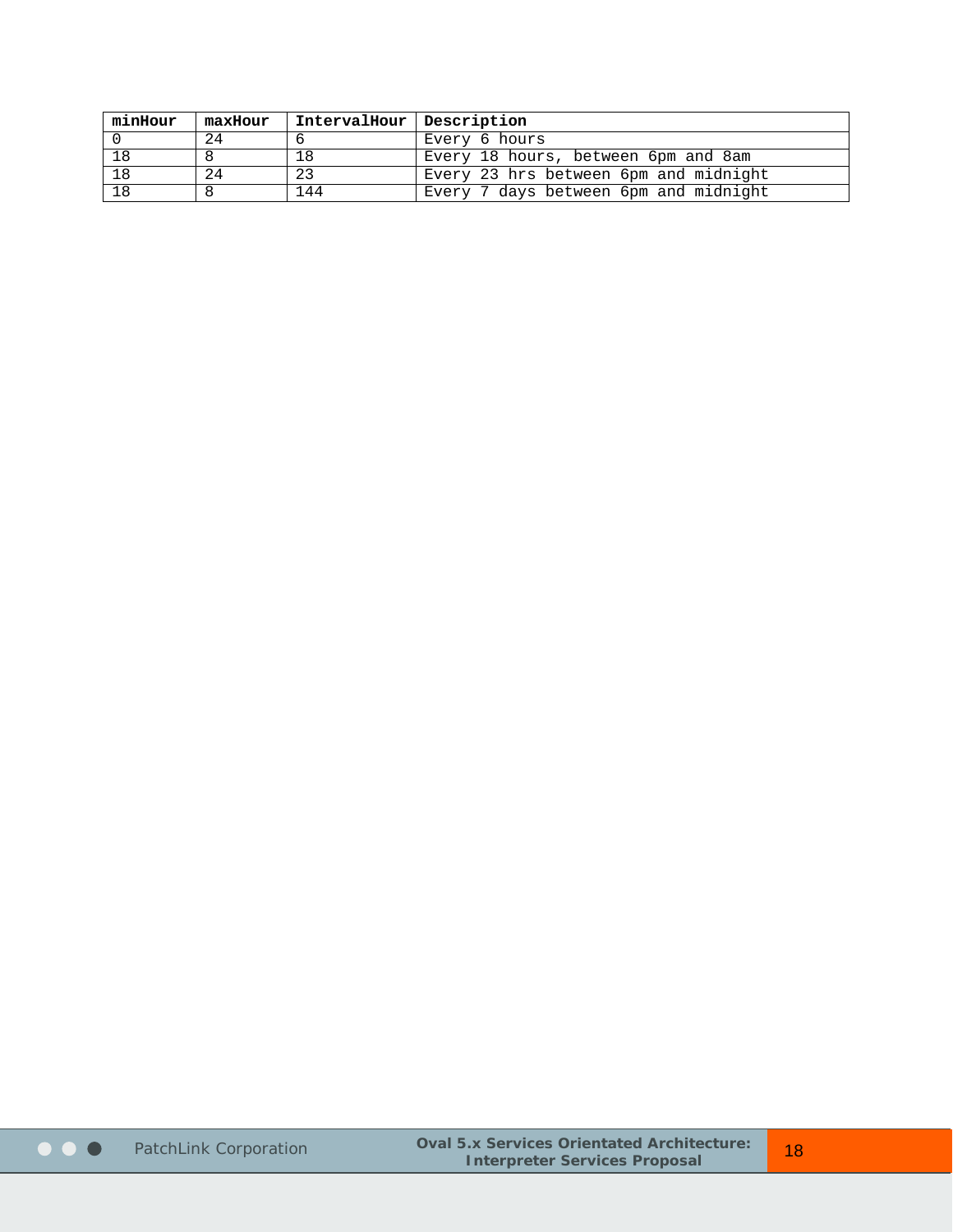# **7. Implementations**

## **7.1 Sussen**

This is an OVAL interpreter that natively supports this web service.

Please get the latest source available at:

Linux http://dev.mmgsecurity.com/src/sussen/trunk Windows http://dev.mmgsecurity.com/src/sussen/branches/sussen-win

# **7.2 POIW**

This is a Windows application that talks to a web service and shell out oval interpreters. It will automatically detect default installations of Mitre's OVALDI and MMGSecurity Sussen and configure the client portion appropriately.

To get a user manual or the latest source available email: Ken.Lassesen@PatchLink.Com or Ken.Lassesen@gmail.com. There is a separate document describing POIW in this series of proposals.

## **7.3 Reference Web Server**

PatchLink maintains a reference implementation available at: http://206.63.165.69:1081/SOA/IS.asmx

Additional functions such as the ability to do delta between result files may be seen at: http://206.63.165.69:1081/SOA/

## **7.4 Latest Version of this document**

The latest version may be obtained from

- http://OVAL.patchlink.com (planned) or
- http://OVAL.Lassesen.com (Temp site).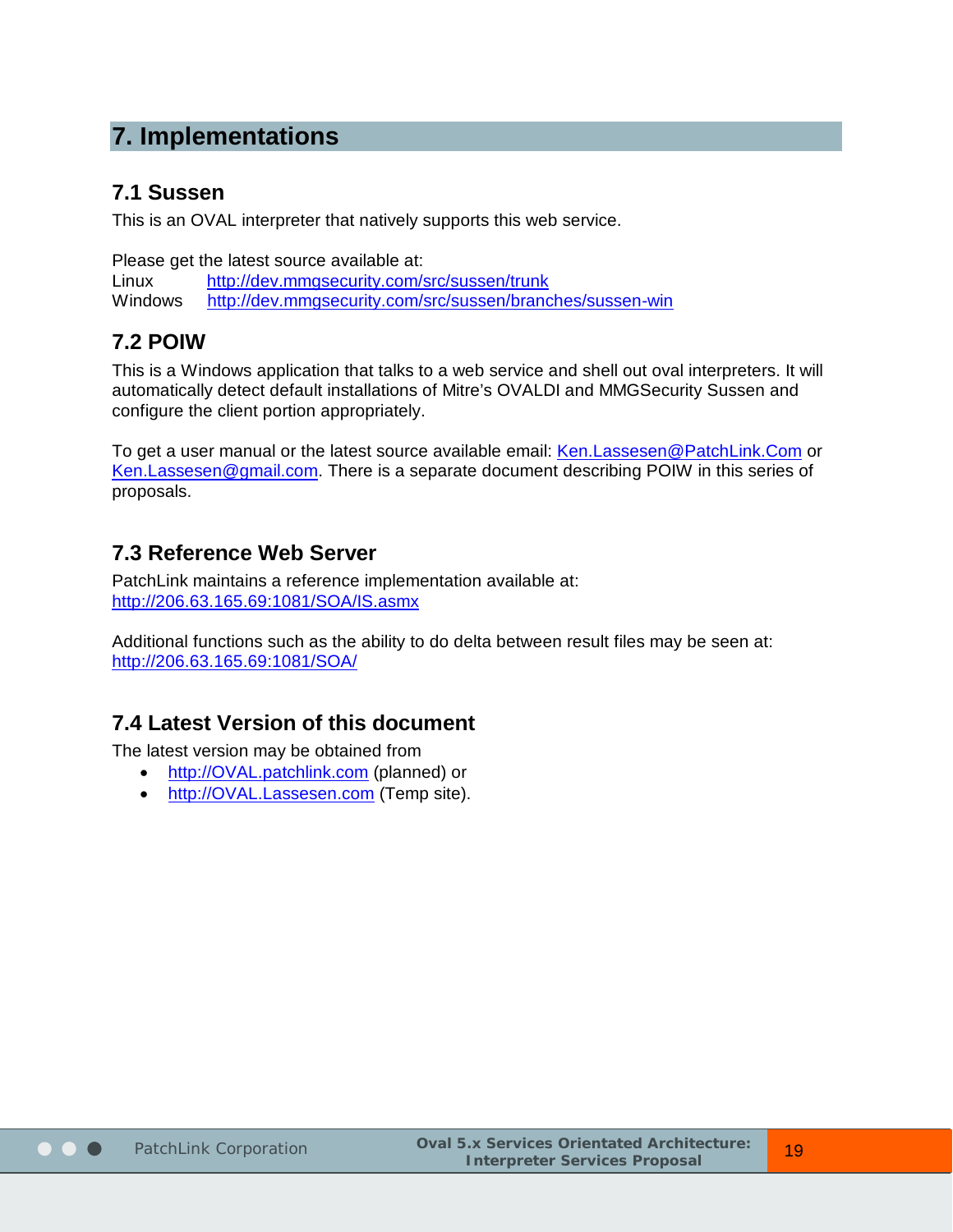# **8. WSDL: Service Description**

```
<?xml version="1.0" encoding="utf-8"?>
<wsdl:definitions xmlns:s="http://www.w3.org/2001/XMLSchema"
xmlns:soap12="http://schemas.xmlsoap.org/wsdl/soap12/"
xmlns:mime="http://schemas.xmlsoap.org/wsdl/mime/"
xmlns:tns="http://oval.mitre.org/"
xmlns:soap="http://schemas.xmlsoap.org/wsdl/soap/"
xmlns:tm="http://microsoft.com/wsdl/mime/textMatching/"
xmlns:http="http://schemas.xmlsoap.org/wsdl/http/"
xmlns:soapenc="http://schemas.xmlsoap.org/soap/encoding/"
targetNamespace="http://oval.mitre.org/"
xmlns:wsdl="http://schemas.xmlsoap.org/wsdl/">
  <wsdl:types>
    <s:schema elementFormDefault="qualified"
targetNamespace="http://oval.mitre.org/">
      <s:element name="GetCompressionSupported">
        <s:complexType />
      </s:element>
      <s:element name="GetCompressionSupportedResponse">
        <s:complexType>
          <s:sequence>
            <s:element minOccurs="0" maxOccurs="1"
name="GetCompressionSupportedResult" type="s:string" />
          </s:sequence>
        </s:complexType>
      </s:element>
      <s:element name="RequestSignatureXml">
        <s:complexType>
          <s:sequence>
            <s:element minOccurs="0" maxOccurs="1" name="compressionType"
type="s:string" />
            <s:element minOccurs="0" maxOccurs="1" name="systemInfo"
type="s:base64Binary" />
          </s:sequence>
        </s:complexType>
      </s:element>
      <s:element name="RequestSignatureXmlResponse">
        <s:complexType>
          <s:sequence>
            <s:element minOccurs="1" maxOccurs="1"
name="RequestSignatureXmlResult" type="s:int" />
            <s:element minOccurs="0" maxOccurs="1" name="data"
type="s:base64Binary" />
          </s:sequence>
        </s:complexType>
      </s:element>
      <s:element name="GetSignatureXml">
        <s:complexType>
          <s:sequence>
            <s:element minOccurs="0" maxOccurs="1" name="compressionType"
type="s:string" />
          </s:sequence>
        </s:complexType>
      </s:element>
      <s:element name="GetSignatureXmlResponse">
        <s:complexType>
          <s:sequence>
```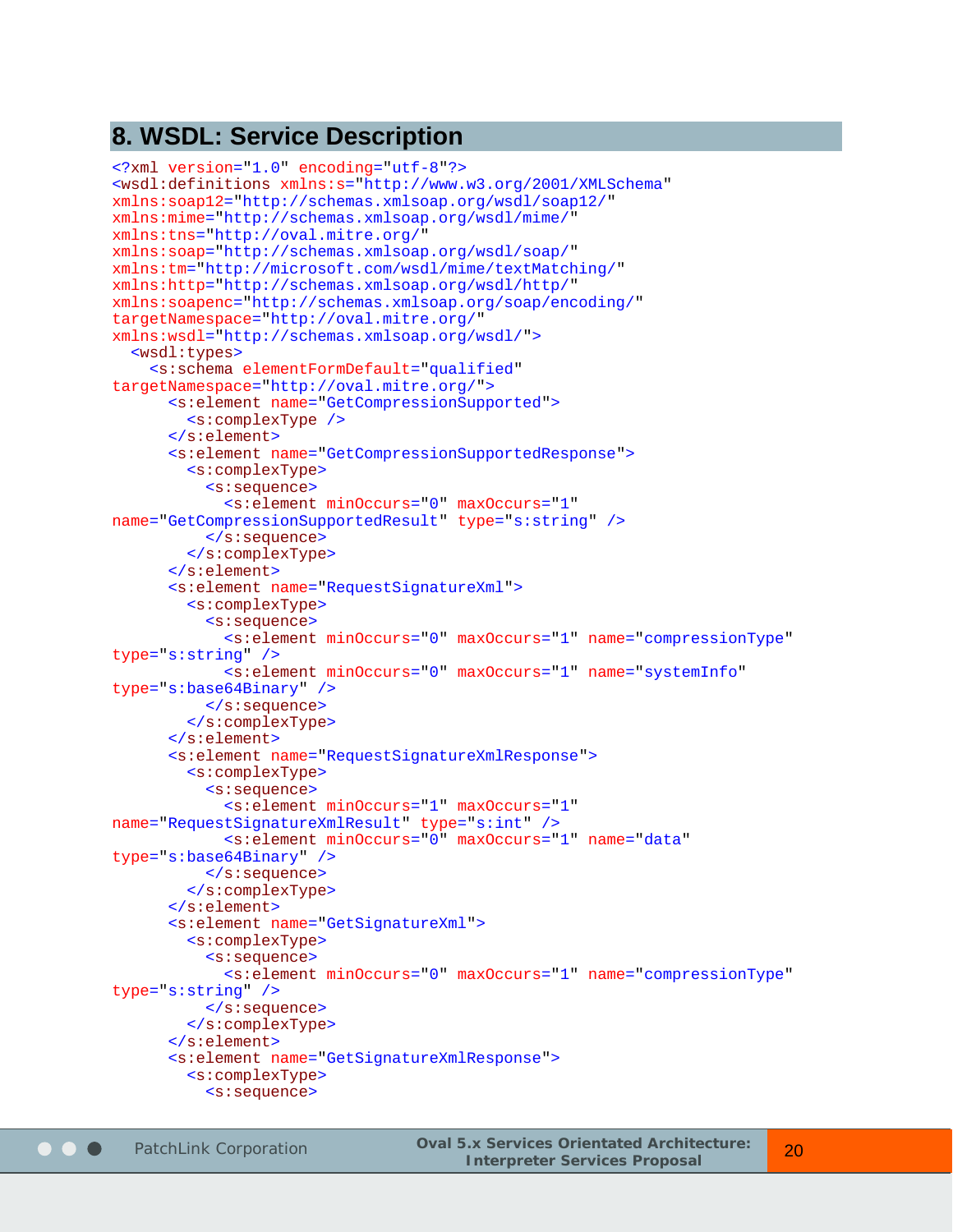```
<s:element minOccurs="1" maxOccurs="1"
name="GetSignatureXmlResult" type="s:int" />
            <s:element minOccurs="0" maxOccurs="1" name="data"
type="s:base64Binary" />
          </s:sequence>
        </s:complexType>
      </s:element>
      <s:element name="RequestClientID">
        <s:complexType>
          <s:sequence>
            <s:element minOccurs="0" maxOccurs="1" name="compressionType"
type="s:string" />
            <s:element minOccurs="0" maxOccurs="1" name="systemInfo"
type="s:base64Binary" />
          </s:sequence>
        </s:complexType>
      </s:element>
      <s:element name="RequestClientIDResponse">
        <s:complexType>
          <s:sequence>
            <s:element minOccurs="1" maxOccurs="1"
name="RequestClientIDResult" type="s:int" />
            <s:element minOccurs="0" maxOccurs="1" name="data"
type="s:base64Binary" />
          </s:sequence>
        </s:complexType>
      </s:element>
      <s:element name="ServerRequestedWait">
        <s:complexType />
      </s:element>
      <s:element name="ServerRequestedWaitResponse">
        <s:complexType>
          <s:sequence>
            <s:element minOccurs="1" maxOccurs="1"
name="ServerRequestedWaitResult" type="s:int" />
          </s:sequence>
        </s:complexType>
      </s:element>
      <s:element name="GetDefinitions">
        <s:complexType>
          <s:sequence>
            <s:element minOccurs="0" maxOccurs="1" name="compressionType"
type="s:string" />
            <s:element minOccurs="0" maxOccurs="1" name="prefix"
type="s:string" />
            <s:element minOccurs="0" maxOccurs="1" name="systemInfo"
type="s:base64Binary" />
          </s:sequence>
        </s:complexType>
      </s:element>
      <s:element name="GetDefinitionsResponse">
        <s:complexType>
          <s:sequence>
            <s:element minOccurs="1" maxOccurs="1" name="GetDefinitionsResult"
type="s:int" />
            <s:element minOccurs="0" maxOccurs="1" name="data"
type="s:base64Binary" />
          </s:sequence>
        </s:complexType>
      </s:element>
```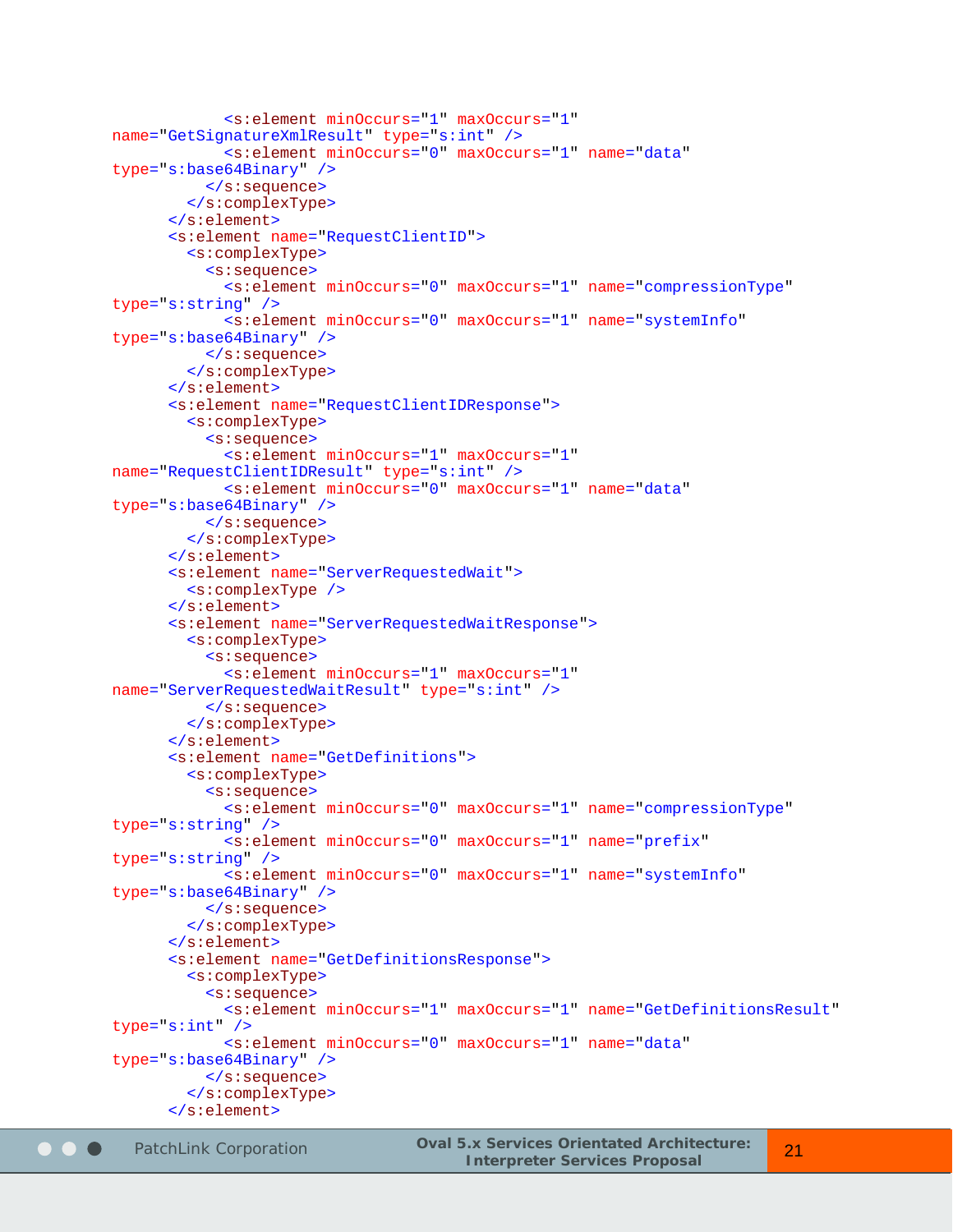```
<s:element name="ReturnResults">
        <s:complexType>
          <s:sequence>
            <s:element minOccurs="0" maxOccurs="1" name="compressionType"
type="s:string" />
            <s:element minOccurs="0" maxOccurs="1" name="systemInfo"
type="s:base64Binary" />
            <s:element minOccurs="0" maxOccurs="1" name="data"
type="s:base64Binary" />
          </s:sequence>
        </s:complexType>
      </s:element>
      <s:element name="ReturnResultsResponse">
        <s:complexType>
          <s:sequence>
            <s:element minOccurs="1" maxOccurs="1" name="ReturnResultsResult"
type="s:int" />
          </s:sequence>
        </s:complexType>
      </s:element>
      <s:element name="ReturnSystemCharacteristics">
        <s:complexType>
          <s:sequence>
            <s:element minOccurs="0" maxOccurs="1" name="compressionType"
type="s:string" />
            <s:element minOccurs="0" maxOccurs="1" name="systemInfo"
type="s:base64Binary" />
            <s:element minOccurs="0" maxOccurs="1" name="data"
type="s:base64Binary" />
          </s:sequence>
        </s:complexType>
      </s:element>
      <s:element name="ReturnSystemCharacteristicsResponse">
        <s:complexType>
          <s:sequence>
            <s:element minOccurs="1" maxOccurs="1"
name="ReturnSystemCharacteristicsResult" type="s:int" />
          </s:sequence>
        </s:complexType>
      </s:element>
      <s:element name="GetOvalSchemaVersion">
        <s:complexType />
      </s:element>
      <s:element name="GetOvalSchemaVersionResponse">
        <s:complexType>
          <s:sequence>
            <s:element minOccurs="0" maxOccurs="1"
name="GetOvalSchemaVersionResult" type="s:string" />
          </s:sequence>
        </s:complexType>
      </s:element>
      <s:element name="GetSchema">
        <s:complexType>
          <s:sequence>
            <s:element minOccurs="0" maxOccurs="1" name="compressionType"
type="s:string" />
          </s:sequence>
        </s:complexType>
      </s:element>
      <s:element name="GetSchemaResponse">
```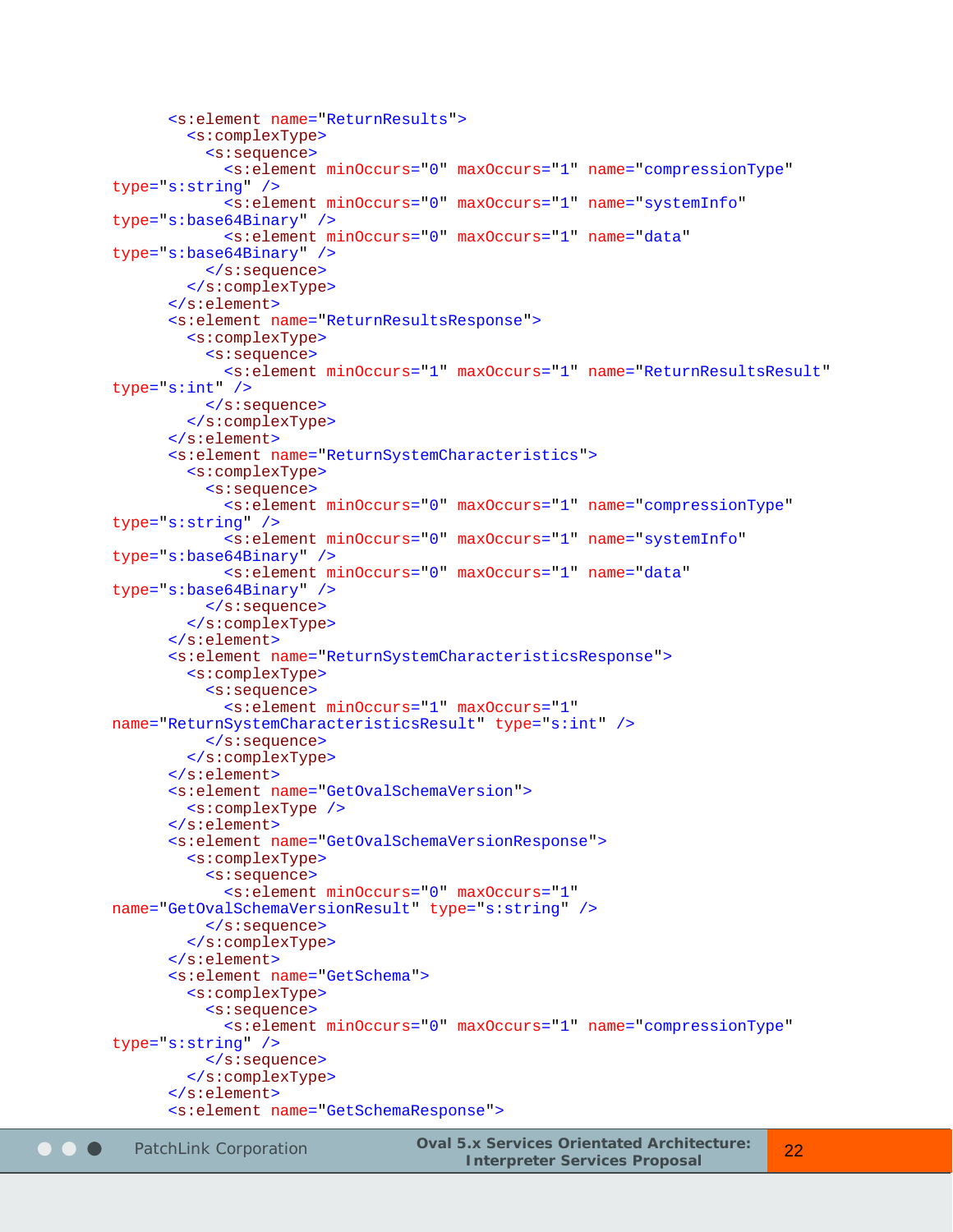```
PatchLink Corporation Concept Coval 5.x Services Orientated Architecture:
                                          Interpreter Services Proposal 23
            <s:complexType>
              <s:sequence>
                <s:element minOccurs="1" maxOccurs="1" name="GetSchemaResult"
    type="s:int" />
                <s:element minOccurs="0" maxOccurs="1" name="data"
    type="s:base64Binary" />
              </s:sequence>
            </s:complexType>
          </s:element>
          <s:element name="GetError">
            <s:complexType>
              <s:sequence>
                <s:element minOccurs="1" maxOccurs="1" name="errorcode"
    type="s:int" />
              </s:sequence>
            </s:complexType>
          </s:element>
          <s:element name="GetErrorResponse">
            <s:complexType>
              <s:sequence>
                <s:element minOccurs="0" maxOccurs="1" name="GetErrorResult"
    type="s:string" />
              </s:sequence>
            </s:complexType>
          </s:element>
          <s:element name="GetSchedule">
            <s:complexType>
              <s:sequence>
                <s:element minOccurs="0" maxOccurs="1" name="compressionType"
    type="s:string" />
                <s:element minOccurs="0" maxOccurs="1" name="systemInfo"
    type="s:base64Binary" />
              </s:sequence>
            </s:complexType>
          </s:element>
          <s:element name="GetScheduleResponse">
            <s:complexType>
              <s:sequence>
                <s:element minOccurs="1" maxOccurs="1" name="GetScheduleResult"
    type="s:int" />
                <s:element minOccurs="1" maxOccurs="1" name="minHour" type="s:int"
    />
                <s:element minOccurs="1" maxOccurs="1" name="maxHour" type="s:int"
    />
                <s:element minOccurs="1" maxOccurs="1" name="intervalHour"
    type="s:int" />
              </s:sequence>
            </s:complexType>
          </s:element>
        \langles:schema>
      </wsdl:types>
      <wsdl:message name="GetCompressionSupportedSoapIn">
        <wsdl:part name="parameters" element="tns:GetCompressionSupported" />
      </wsdl:message>
      <wsdl:message name="GetCompressionSupportedSoapOut">
        <wsdl:part name="parameters" element="tns:GetCompressionSupportedResponse"
    />
      </wsdl:message>
      <wsdl:message name="RequestSignatureXmlSoapIn">
        <wsdl:part name="parameters" element="tns:RequestSignatureXml" />
```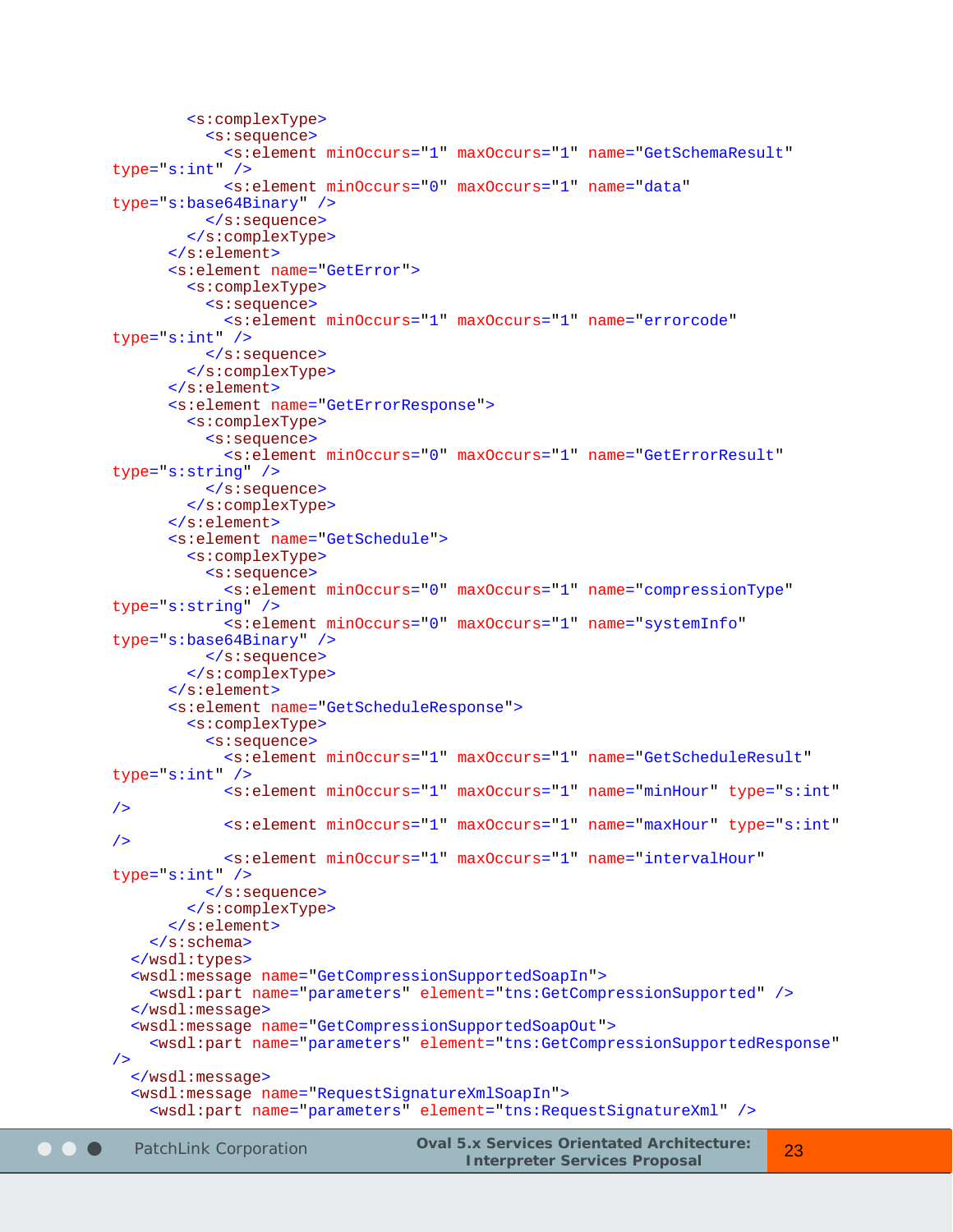```
</wsdl:message>
  <wsdl:message name="RequestSignatureXmlSoapOut">
    <wsdl:part name="parameters" element="tns:RequestSignatureXmlResponse" />
  </wsdl:message>
  <wsdl:message name="GetSignatureXmlSoapIn">
    <wsdl:part name="parameters" element="tns:GetSignatureXml" />
  </wsdl:message>
  <wsdl:message name="GetSignatureXmlSoapOut">
    <wsdl:part name="parameters" element="tns:GetSignatureXmlResponse" />
  </wsdl:message>
  <wsdl:message name="RequestClientIDSoapIn">
    <wsdl:part name="parameters" element="tns:RequestClientID" />
  </wsdl:message>
  <wsdl:message name="RequestClientIDSoapOut">
    <wsdl:part name="parameters" element="tns:RequestClientIDResponse" />
  </wsdl:message>
  <wsdl:message name="ServerRequestedWaitSoapIn">
    <wsdl:part name="parameters" element="tns:ServerRequestedWait" />
  </wsdl:message>
  <wsdl:message name="ServerRequestedWaitSoapOut">
    <wsdl:part name="parameters" element="tns:ServerRequestedWaitResponse" />
  </wsdl:message>
  <wsdl:message name="GetDefinitionsSoapIn">
    <wsdl:part name="parameters" element="tns:GetDefinitions" />
  </wsdl:message>
  <wsdl:message name="GetDefinitionsSoapOut">
    <wsdl:part name="parameters" element="tns:GetDefinitionsResponse" />
  </wsdl:message>
  <wsdl:message name="ReturnResultsSoapIn">
    <wsdl:part name="parameters" element="tns:ReturnResults" />
  </wsdl:message>
  <wsdl:message name="ReturnResultsSoapOut">
    <wsdl:part name="parameters" element="tns:ReturnResultsResponse" />
  </wsdl:message>
  <wsdl:message name="ReturnSystemCharacteristicsSoapIn">
    <wsdl:part name="parameters" element="tns:ReturnSystemCharacteristics" />
  </wsdl:message>
  <wsdl:message name="ReturnSystemCharacteristicsSoapOut">
    <wsdl:part name="parameters"
element="tns:ReturnSystemCharacteristicsResponse" />
  </wsdl:message>
  <wsdl:message name="GetOvalSchemaVersionSoapIn">
    <wsdl:part name="parameters" element="tns:GetOvalSchemaVersion" />
  </wsdl:message>
  <wsdl:message name="GetOvalSchemaVersionSoapOut">
    <wsdl:part name="parameters" element="tns:GetOvalSchemaVersionResponse" />
  </wsdl:message>
  <wsdl:message name="GetSchemaSoapIn">
    <wsdl:part name="parameters" element="tns:GetSchema" />
  </wsdl:message>
  <wsdl:message name="GetSchemaSoapOut">
    <wsdl:part name="parameters" element="tns:GetSchemaResponse" />
  </wsdl:message>
  <wsdl:message name="GetErrorSoapIn">
    <wsdl:part name="parameters" element="tns:GetError" />
  </wsdl:message>
  <wsdl:message name="GetErrorSoapOut">
    <wsdl:part name="parameters" element="tns:GetErrorResponse" />
  </wsdl:message>
  <wsdl:message name="GetScheduleSoapIn">
```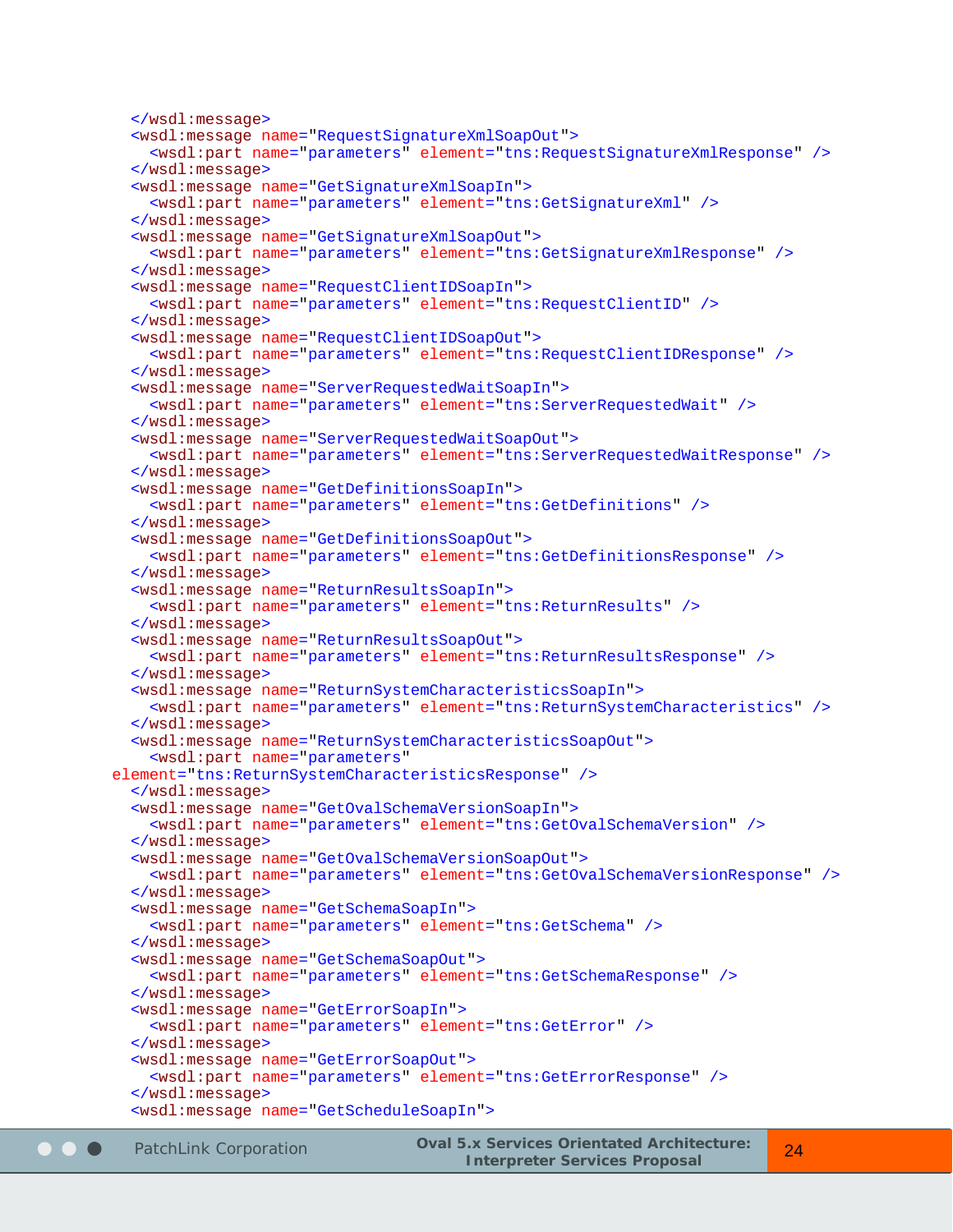```
<wsdl:part name="parameters" element="tns:GetSchedule" />
  </wsdl:message>
  <wsdl:message name="GetScheduleSoapOut">
    <wsdl:part name="parameters" element="tns:GetScheduleResponse" />
  </wsdl:message>
  <wsdl:portType name="InterpreterServicesSoap">
    <wsdl:operation name="GetCompressionSupported">
      <wsdl:documentation
xmlns:wsdl="http://schemas.xmlsoap.org/wsdl/">Returns the forms of compression
supported.</wsdl:documentation>
      <wsdl:input message="tns:GetCompressionSupportedSoapIn" />
      <wsdl:output message="tns:GetCompressionSupportedSoapOut" />
    </wsdl:operation>
    <wsdl:operation name="RequestSignatureXml">
      <wsdl:documentation
xmlns:wsdl="http://schemas.xmlsoap.org/wsdl/">Returns a private XML Signature
to sign results.xml or system-characteristics.xml.</wsdl:documentation>
      <wsdl:input message="tns:RequestSignatureXmlSoapIn" />
      <wsdl:output message="tns:RequestSignatureXmlSoapOut" />
    </wsdl:operation>
    <wsdl:operation name="GetSignatureXml">
      <wsdl:documentation
xmlns:wsdl="http://schemas.xmlsoap.org/wsdl/">Returns the public XML Signature
used to sign definitions.xml.</wsdl:documentation>
      <wsdl:input message="tns:GetSignatureXmlSoapIn" />
      <wsdl:output message="tns:GetSignatureXmlSoapOut" />
    </wsdl:operation>
    <wsdl:operation name="RequestClientID">
      <wsdl:documentation
xmlns:wsdl="http://schemas.xmlsoap.org/wsdl/">Returns an identifcation node
for this PC.</wsdl:documentation>
      <wsdl:input message="tns:RequestClientIDSoapIn" />
      <wsdl:output message="tns:RequestClientIDSoapOut" />
    </wsdl:operation>
    <wsdl:operation name="ServerRequestedWait">
      <wsdl:documentation
xmlns:wsdl="http://schemas.xmlsoap.org/wsdl/">Returns the number of seconds
that the server is requesting the client to wait inorder to do load balancing,
etc</wsdl:documentation>
      <wsdl:input message="tns:ServerRequestedWaitSoapIn" />
      <wsdl:output message="tns:ServerRequestedWaitSoapOut" />
    </wsdl:operation>
    <wsdl:operation name="GetDefinitions">
      <wsdl:documentation
xmlns:wsdl="http://schemas.xmlsoap.org/wsdl/">Returns Xml Definition for the
client. systemInfo must be sent with the same compression. The definitions
should be digitially signed.</wsdl:documentation>
      <wsdl:input message="tns:GetDefinitionsSoapIn" />
      <wsdl:output message="tns:GetDefinitionsSoapOut" />
    </wsdl:operation>
    <wsdl:operation name="ReturnResults">
      <wsdl:documentation xmlns:wsdl="http://schemas.xmlsoap.org/wsdl/">Allows
results to be returned to server from the client</wsdl:documentation>
      <wsdl:input message="tns:ReturnResultsSoapIn" />
      <wsdl:output message="tns:ReturnResultsSoapOut" />
    </wsdl:operation>
    <wsdl:operation name="ReturnSystemCharacteristics">
      <wsdl:documentation xmlns:wsdl="http://schemas.xmlsoap.org/wsdl/">Allows
system characteristics to be returned to server from the
client</wsdl:documentation>
```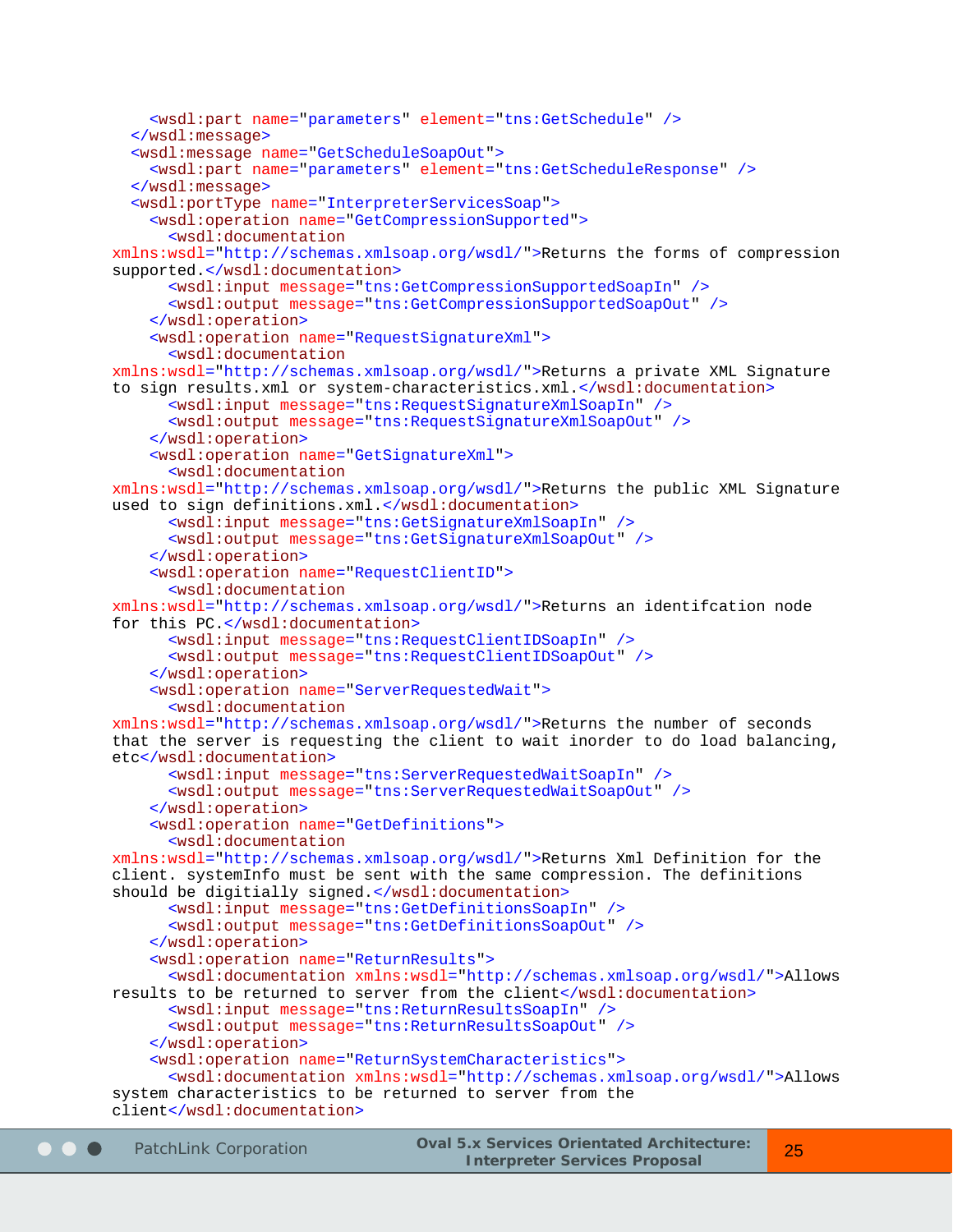```
<wsdl:input message="tns:ReturnSystemCharacteristicsSoapIn" />
      <wsdl:output message="tns:ReturnSystemCharacteristicsSoapOut" />
    </wsdl:operation>
    <wsdl:operation name="GetOvalSchemaVersion">
      <wsdl:documentation
xmlns:wsdl="http://schemas.xmlsoap.org/wsdl/">Returns the OVAL Schema Version
that the web service is using. The Schema files must be available for
download.</wsdl:documentation>
      <wsdl:input message="tns:GetOvalSchemaVersionSoapIn" />
      <wsdl:output message="tns:GetOvalSchemaVersionSoapOut" />
    </wsdl:operation>
    <wsdl:operation name="GetSchema">
      <wsdl:documentation xmlns:wsdl="http://schemas.xmlsoap.org/wsdl/">Get
the Schemas(XSD) used by the current Schema Version</wsdl:documentation>
      <wsdl:input message="tns:GetSchemaSoapIn" />
      <wsdl:output message="tns:GetSchemaSoapOut" />
    </wsdl:operation>
    <wsdl:operation name="GetError">
      <wsdl:documentation
xmlns:wsdl="http://schemas.xmlsoap.org/wsdl/">Returns a textual message for an
error code/ These will vary between vendor except that 0 means
success.</wsdl:documentation>
      <wsdl:input message="tns:GetErrorSoapIn" />
      <wsdl:output message="tns:GetErrorSoapOut" />
    </wsdl:operation>
    <wsdl:operation name="GetSchedule">
      <wsdl:documentation
xmlns:wsdl="http://schemas.xmlsoap.org/wsdl/">Returns the scheduling
parameters (Time of day to run, hours between runs)</wsdl:documentation>
      <wsdl:input message="tns:GetScheduleSoapIn" />
      <wsdl:output message="tns:GetScheduleSoapOut" />
    </wsdl:operation>
  </wsdl:portType>
  <wsdl:binding name="InterpreterServicesSoap"
type="tns:InterpreterServicesSoap">
    <soap:binding transport="http://schemas.xmlsoap.org/soap/http" />
    <wsdl:operation name="GetCompressionSupported">
      <soap:operation
soapAction="http://oval.mitre.org/GetCompressionSupported" style="document" />
      <wsdl:input>
        <soap:body use="literal" />
      </wsdl:input>
      <wsdl:output>
        <soap:body use="literal" />
      </wsdl:output>
    </wsdl:operation>
    <wsdl:operation name="RequestSignatureXml">
      <soap:operation soapAction="http://oval.mitre.org/RequestSignatureXml"
style="document" />
      <wsdl:input>
        <soap:body use="literal" />
      </wsdl:input>
      <wsdl:output>
        <soap:body use="literal" />
      </wsdl:output>
    </wsdl:operation>
    <wsdl:operation name="GetSignatureXml">
      <soap:operation soapAction="http://oval.mitre.org/GetSignatureXml"
style="document" />
      <wsdl:input>
```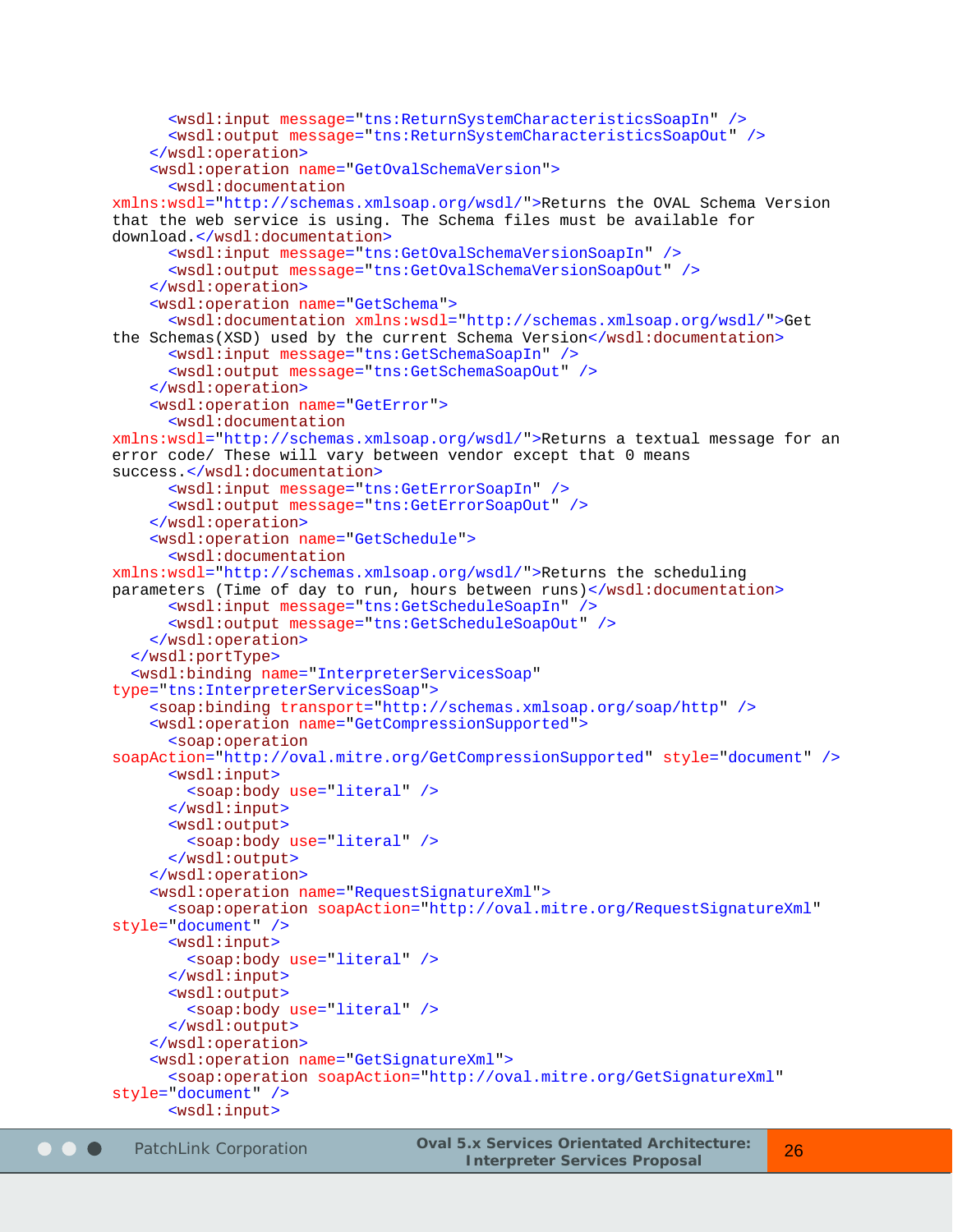```
<soap:body use="literal" />
      </wsdl:input>
      <wsdl:output>
        <soap:body use="literal" />
      </wsdl:output>
    </wsdl:operation>
    <wsdl:operation name="RequestClientID">
      <soap:operation soapAction="http://oval.mitre.org/RequestClientID"
style="document" />
      <wsdl:input>
        <soap:body use="literal" />
      </wsdl:input>
      <wsdl:output>
        <soap:body use="literal" />
      </wsdl:output>
    </wsdl:operation>
    <wsdl:operation name="ServerRequestedWait">
      <soap:operation soapAction="http://oval.mitre.org/ServerRequestedWait"
style="document" />
      <wsdl:input>
        <soap:body use="literal" />
      </wsdl:input>
      <wsdl:output>
        <soap:body use="literal" />
      </wsdl:output>
    </wsdl:operation>
    <wsdl:operation name="GetDefinitions">
      <soap:operation soapAction="http://oval.mitre.org/GetDefinitions"
style="document" />
      <wsdl:input>
        <soap:body use="literal" />
      </wsdl:input>
      <wsdl:output>
        <soap:body use="literal" />
      </wsdl:output>
    </wsdl:operation>
    <wsdl:operation name="ReturnResults">
      <soap:operation soapAction="http://oval.mitre.org/ReturnResults"
style="document" />
      <wsdl:input>
        <soap:body use="literal" />
      </wsdl:input>
      <wsdl:output>
        <soap:body use="literal" />
      </wsdl:output>
    </wsdl:operation>
    <wsdl:operation name="ReturnSystemCharacteristics">
      <soap:operation
soapAction="http://oval.mitre.org/ReturnSystemCharacteristics"
style="document" />
      <wsdl:input>
        <soap:body use="literal" />
      </wsdl:input>
      <wsdl:output>
        <soap:body use="literal" />
      </wsdl:output>
    </wsdl:operation>
    <wsdl:operation name="GetOvalSchemaVersion">
      <soap:operation soapAction="http://oval.mitre.org/GetOvalSchemaVersion"
style="document" />
```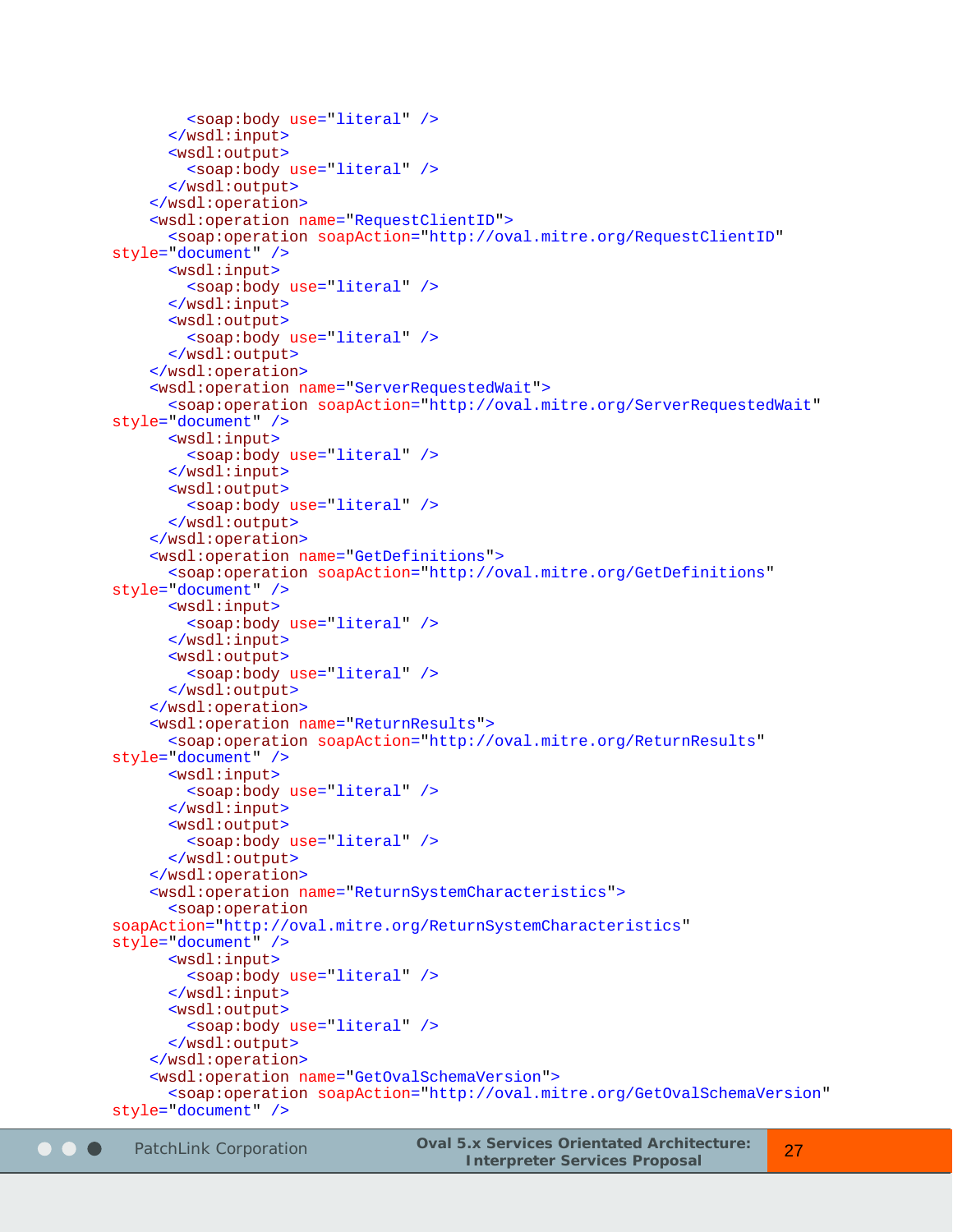```
<wsdl:input>
        <soap:body use="literal" />
      </wsdl:input>
      <wsdl:output>
        <soap:body use="literal" />
      </wsdl:output>
    </wsdl:operation>
    <wsdl:operation name="GetSchema">
      <soap:operation soapAction="http://oval.mitre.org/GetSchema"
style="document" />
      <wsdl:input>
        <soap:body use="literal" />
      </wsdl:input>
      <wsdl:output>
        <soap:body use="literal" />
      </wsdl:output>
    </wsdl:operation>
    <wsdl:operation name="GetError">
      <soap:operation soapAction="http://oval.mitre.org/GetError"
style="document" />
      <wsdl:input>
        <soap:body use="literal" />
      </wsdl:input>
      <wsdl:output>
        <soap:body use="literal" />
      </wsdl:output>
    </wsdl:operation>
    <wsdl:operation name="GetSchedule">
      <soap:operation soapAction="http://oval.mitre.org/GetSchedule"
style="document" />
      <wsdl:input>
        <soap:body use="literal" />
      </wsdl:input>
      <wsdl:output>
        <soap:body use="literal" />
      </wsdl:output>
    </wsdl:operation>
  </wsdl:binding>
  <wsdl:binding name="InterpreterServicesSoap12"
type="tns:InterpreterServicesSoap">
    <soap12:binding transport="http://schemas.xmlsoap.org/soap/http" />
    <wsdl:operation name="GetCompressionSupported">
      <soap12:operation
soapAction="http://oval.mitre.org/GetCompressionSupported" style="document" />
      <wsdl:input>
        <soap12:body use="literal" />
      </wsdl:input>
      <wsdl:output>
        <soap12:body use="literal" />
      </wsdl:output>
    </wsdl:operation>
    <wsdl:operation name="RequestSignatureXml">
      <soap12:operation soapAction="http://oval.mitre.org/RequestSignatureXml"
style="document" />
      <wsdl:input>
        <soap12:body use="literal" />
      </wsdl:input>
      <wsdl:output>
        <soap12:body use="literal" />
      </wsdl:output>
```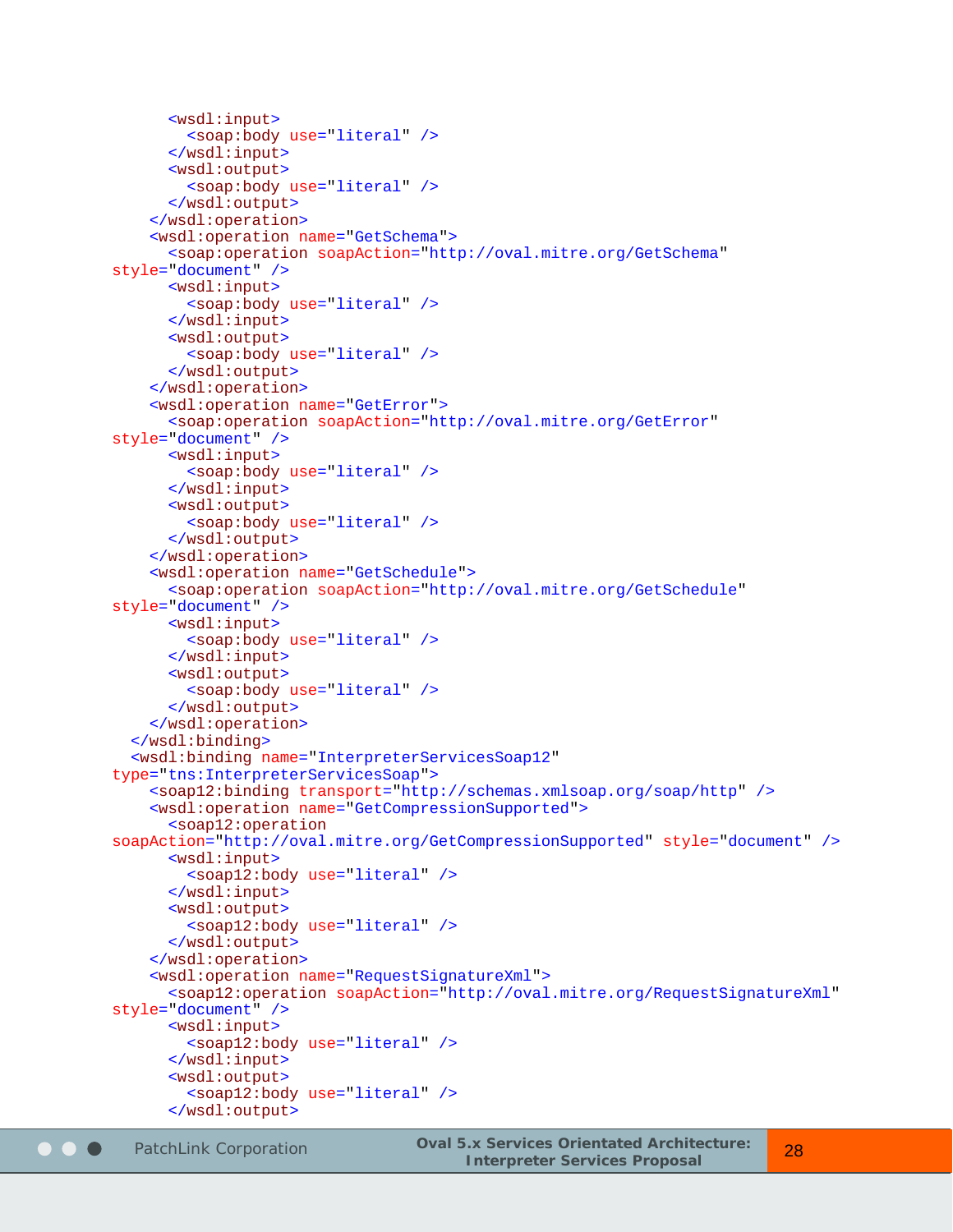```
</wsdl:operation>
    <wsdl:operation name="GetSignatureXml">
      <soap12:operation soapAction="http://oval.mitre.org/GetSignatureXml"
style="document" />
      <wsdl:input>
        <soap12:body use="literal" />
      </wsdl:input>
      <wsdl:output>
        <soap12:body use="literal" />
      </wsdl:output>
    </wsdl:operation>
    <wsdl:operation name="RequestClientID">
      <soap12:operation soapAction="http://oval.mitre.org/RequestClientID"
style="document" />
      <wsdl:input>
        <soap12:body use="literal" />
      </wsdl:input>
      <wsdl:output>
        <soap12:body use="literal" />
      </wsdl:output>
    </wsdl:operation>
    <wsdl:operation name="ServerRequestedWait">
      <soap12:operation soapAction="http://oval.mitre.org/ServerRequestedWait"
style="document" />
      <wsdl:input>
        <soap12:body use="literal" />
      </wsdl:input>
      <wsdl:output>
        <soap12:body use="literal" />
      </wsdl:output>
    </wsdl:operation>
    <wsdl:operation name="GetDefinitions">
      <soap12:operation soapAction="http://oval.mitre.org/GetDefinitions"
style="document" />
      <wsdl:input>
        <soap12:body use="literal" />
      </wsdl:input>
      <wsdl:output>
        <soap12:body use="literal" />
      </wsdl:output>
    </wsdl:operation>
    <wsdl:operation name="ReturnResults">
      <soap12:operation soapAction="http://oval.mitre.org/ReturnResults"
style="document" />
      <wsdl:input>
        <soap12:body use="literal" />
      </wsdl:input>
      <wsdl:output>
        <soap12:body use="literal" />
      </wsdl:output>
    </wsdl:operation>
    <wsdl:operation name="ReturnSystemCharacteristics">
      <soap12:operation
soapAction="http://oval.mitre.org/ReturnSystemCharacteristics"
style="document" />
      <wsdl:input>
        <soap12:body use="literal" />
      </wsdl:input>
      <wsdl:output>
        <soap12:body use="literal" />
```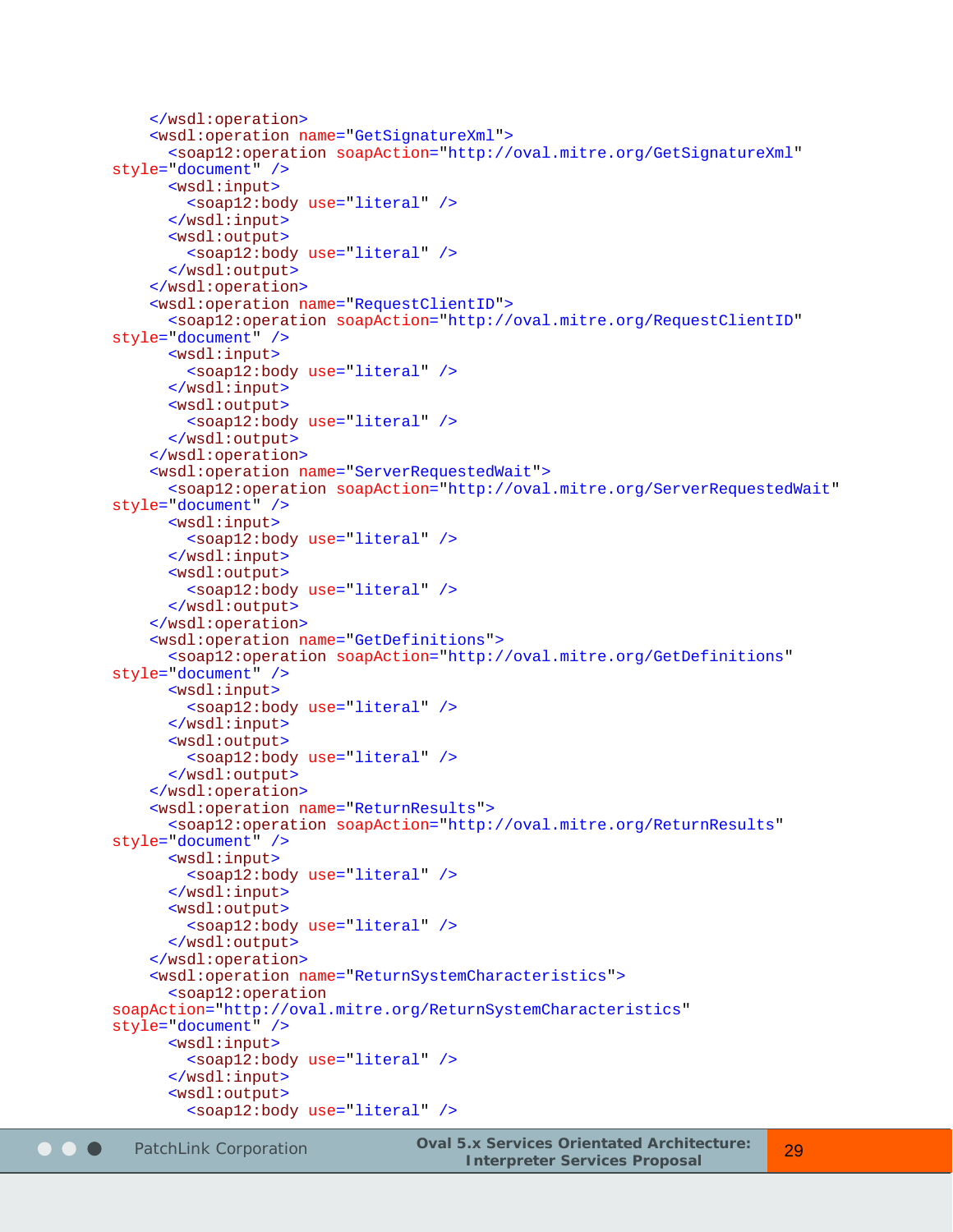```
</wsdl:output>
    </wsdl:operation>
    <wsdl:operation name="GetOvalSchemaVersion">
      <soap12:operation
soapAction="http://oval.mitre.org/GetOvalSchemaVersion" style="document" />
      <wsdl:input>
        <soap12:body use="literal" />
      </wsdl:input>
      <wsdl:output>
        <soap12:body use="literal" />
      </wsdl:output>
    </wsdl:operation>
    <wsdl:operation name="GetSchema">
      <soap12:operation soapAction="http://oval.mitre.org/GetSchema"
style="document" />
      <wsdl:input>
        <soap12:body use="literal" />
      </wsdl:input>
      <wsdl:output>
        <soap12:body use="literal" />
      </wsdl:output>
    </wsdl:operation>
    <wsdl:operation name="GetError">
      <soap12:operation soapAction="http://oval.mitre.org/GetError"
style="document" />
      <wsdl:input>
        <soap12:body use="literal" />
      </wsdl:input>
      <wsdl:output>
        <soap12:body use="literal" />
      </wsdl:output>
    </wsdl:operation>
    <wsdl:operation name="GetSchedule">
      <soap12:operation soapAction="http://oval.mitre.org/GetSchedule"
style="document" />
      <wsdl:input>
        <soap12:body use="literal" />
      </wsdl:input>
      <wsdl:output>
        <soap12:body use="literal" />
      </wsdl:output>
    </wsdl:operation>
  </wsdl:binding>
  <wsdl:service name="InterpreterServices">
    <wsdl:port name="InterpreterServicesSoap"
binding="tns:InterpreterServicesSoap">
      <soap:address location="http://localhost:1081/Public/IS.asmx" />
    </wsdl:port>
    <wsdl:port name="InterpreterServicesSoap12"
binding="tns:InterpreterServicesSoap12">
      <soap12:address location="http://localhost:1081/Public/IS.asmx" />
    </wsdl:port>
  </wsdl:service>
</wsdl:definitions>
```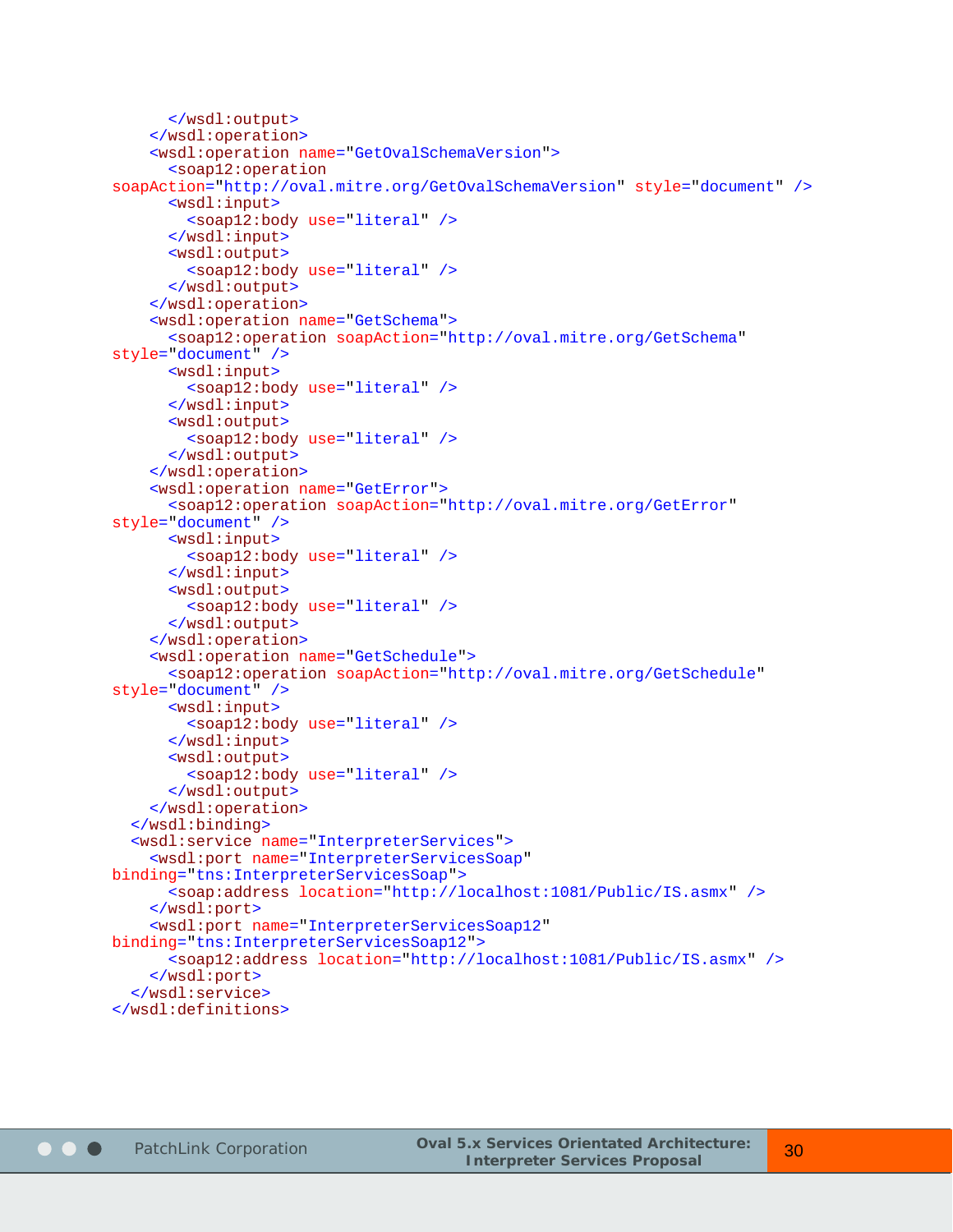# **9. Example of an application using this web service**

The following illustrates a simple application that allows delta's between results to be generated. maniananan'i Somala de France



#### **OVAL Service Orientated Architecture**

Interpreter Services > CVE Services >

#### **Upload History**

| Computer Name: |                  |    |                                                         |                 |       |          |                    |                    |           |                |    |       |   |
|----------------|------------------|----|---------------------------------------------------------|-----------------|-------|----------|--------------------|--------------------|-----------|----------------|----|-------|---|
|                | Report Uploaded: |    |                                                         |                 |       |          |                    | <b>Results XML</b> |           |                |    |       |   |
|                |                  |    |                                                         |                 |       |          | <b>Client Time</b> |                    |           |                |    |       |   |
|                |                  |    | From: 2006-11-07                                        |                 |       |          |                    |                    |           | To: 2006-12-07 |    |       |   |
|                |                  |    | November 2006                                           |                 |       | ⋗        | ≤                  |                    |           | December 2006  |    |       | ≥ |
|                |                  |    | Sun Mon Tue Wed Thu Fri Sat Sun Mon Tue Wed Thu Fri Sat |                 |       |          |                    |                    |           |                |    |       |   |
| <u> 29</u>     | 30               | 31 | 1                                                       | 2.              | 3     | 4        | 26                 | 27 28              |           | <u>29</u>      | 30 |       | 2 |
| 5              | 6                |    | <u>8</u>                                                | <u>9</u>        | 10 11 |          | 3                  | 4                  | 5         | 6              | 7  | 8     | 9 |
| <u>12</u>      | 13               | 14 | <u>15</u>                                               | <u>16 17 18</u> |       |          | 10                 | 11                 | 12        | <u>13</u>      | 14 | 15 16 |   |
| 19             | 20               | 21 | 22                                                      | 23 24 25        |       |          | 17                 | 18                 | <u>19</u> | 20             | 21 | 22 23 |   |
| <u>26</u>      | 27               | 28 | 29                                                      | 30              | 1     | 2        | 24                 | <u> 25</u>         | 26        | 27             | 28 | 29 30 |   |
| 3              | 4                | 5  | <u>6</u>                                                |                 | 8     | <u>9</u> | <u>31</u>          |                    | 2         | 3              |    |       | 6 |

Click on "Download" below to download the XML reported

| <b>Action</b> | <b>Client Time</b>                                           | <b>Upload At</b>          |     | <b>Schema Prod Name</b>               | <b>Ver</b>         |    |
|---------------|--------------------------------------------------------------|---------------------------|-----|---------------------------------------|--------------------|----|
| □ [Download]  | 11/14/2006 11:06:25<br>PМ                                    | 11/15/2006 9:16:39<br>IРM | 5.1 | <b>OVAL Definition</b><br>Interpreter | 5.0                | 44 |
| □ [Download]  | 11/14/2006 9:07:22<br>ΑM                                     | 11/16/2006 9:50:21<br>AM  | 5.1 | <b>OVAL Definition</b><br>Interpreter | 5.1 Build:<br>14   | 49 |
|               | □ [Download] 12/1/2006 1:49:06 PM   12/1/2006 2:20:35 PM 5.1 |                           |     | <b>OVAL Definition</b><br>Interpreter | 5.1 Build:<br>14   | 63 |
|               | □ [Download] 12/1/2006 6:57:23 PM   12/1/2006 6:57:59 PM 5.1 |                           |     | <b>OVAL Definition</b><br>Interpreter | $5.1$ Build:<br>14 | 68 |
|               | □ [Download] 12/1/2006 7:02:26 PM   12/1/2006 7:05:01 PM 5.1 |                           |     | <b>OVAL Definition</b><br>Interpreter | 5.1 Build:<br>14   | 69 |
|               | ⊡ [Download] 12/1/2006 7:05:38 PM   12/1/2006 7:06:13 PM 5.1 |                           |     | <b>OVAL Definition</b><br>Interpreter | 5.1 Build:<br>14   | 70 |
|               | □ Download 12/7/2006 3:35:40 PM                              | 12/7/2006 3:36:20 PM 5.0  |     | sussen                                | 0.33               | 73 |
|               | ☑ [Download] 12/7/2006 3:36:36 PM   12/7/2006 3:37:00 PM 5.0 |                           |     | sussen                                | 0.33               | 74 |
|               | Download delta report in XML                                 |                           |     |                                       |                    |    |

This produces a result file that allows differences between interpreters to be examined.

#### <oval\_delta>

<!-- Items are those where all reports are not identical: differt value, or not reporting when other are reporting --> <reports> <element reportid="44">OVAL Definition Interpreter [5.0] Schema:5.1 At:11/14/2006 11:06:25 PM</element>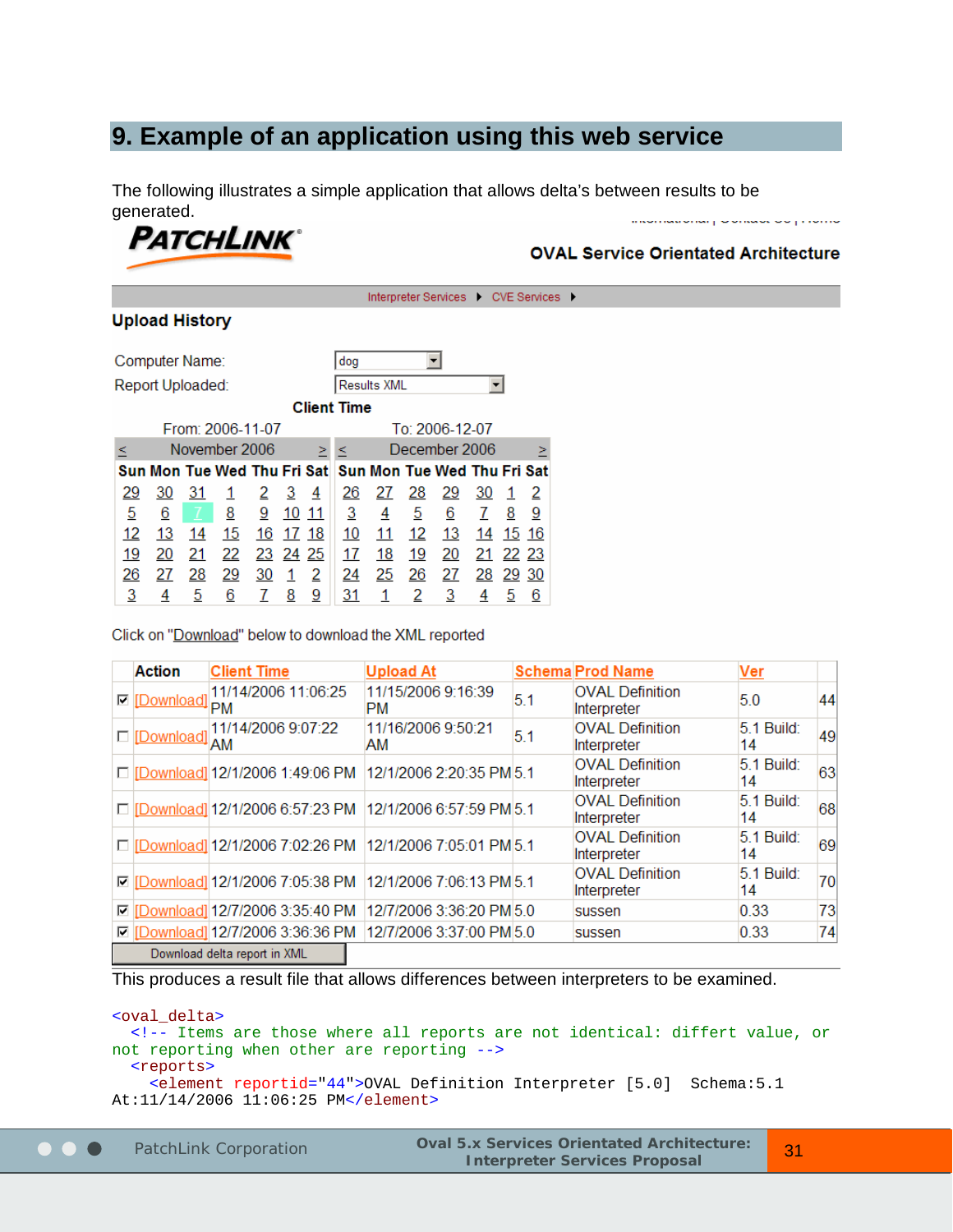```
<element reportid="70">OVAL Definition Interpreter [5.1 Build: 14]
Schema:5.1 At:12/1/2006 7:05:38 PM</element>
    <element reportid="73">sussen [0.33] Schema:5.0 At:12/7/2006 3:35:40
PM</element>
    <element reportid="74">sussen [0.33] Schema:5.0 At:12/7/2006 3:36:36
PM</element>
  </reports>
  <elements>
<element id="oval:org.mitre.oval:def:1570">
      <definition result="error" version="1" reportid="44"
xmlns="http://oval.mitre.org/XMLSchema/oval-results-5" />
      <definition result="false" version="1" reportid="70"
xmlns="http://oval.mitre.org/XMLSchema/oval-results-5" />
      <definition version="1" result="false" reportid="73"
xmlns="http://oval.mitre.org/XMLSchema/oval-results-5" />
      <definition version="1" result="false" reportid="74"
xmlns="http://oval.mitre.org/XMLSchema/oval-results-5" />
    </element>
    <element id="oval:org.mitre.oval:tst:35">
      <test result="false" version="1" reportid="70"
xmlns="http://oval.mitre.org/XMLSchema/oval-results-5" />
      <test version="1" result="true" reportid="73"
xmlns="http://oval.mitre.org/XMLSchema/oval-results-5" />
    </element>
    <element id="oval:org.mitre.oval:tst:57">
      <test result="false" version="1" reportid="70"
xmlns="http://oval.mitre.org/XMLSchema/oval-results-5" />
      <test version="1" result="true" reportid="73"
xmlns="http://oval.mitre.org/XMLSchema/oval-results-5" />
    </element>
    <element id="oval:org.mitre.oval:tst:30">
      <test result="true" version="1" reportid="70"
xmlns="http://oval.mitre.org/XMLSchema/oval-results-5" />
      <test version="1" result="false" reportid="73"
xmlns="http://oval.mitre.org/XMLSchema/oval-results-5" />
    </element>
```